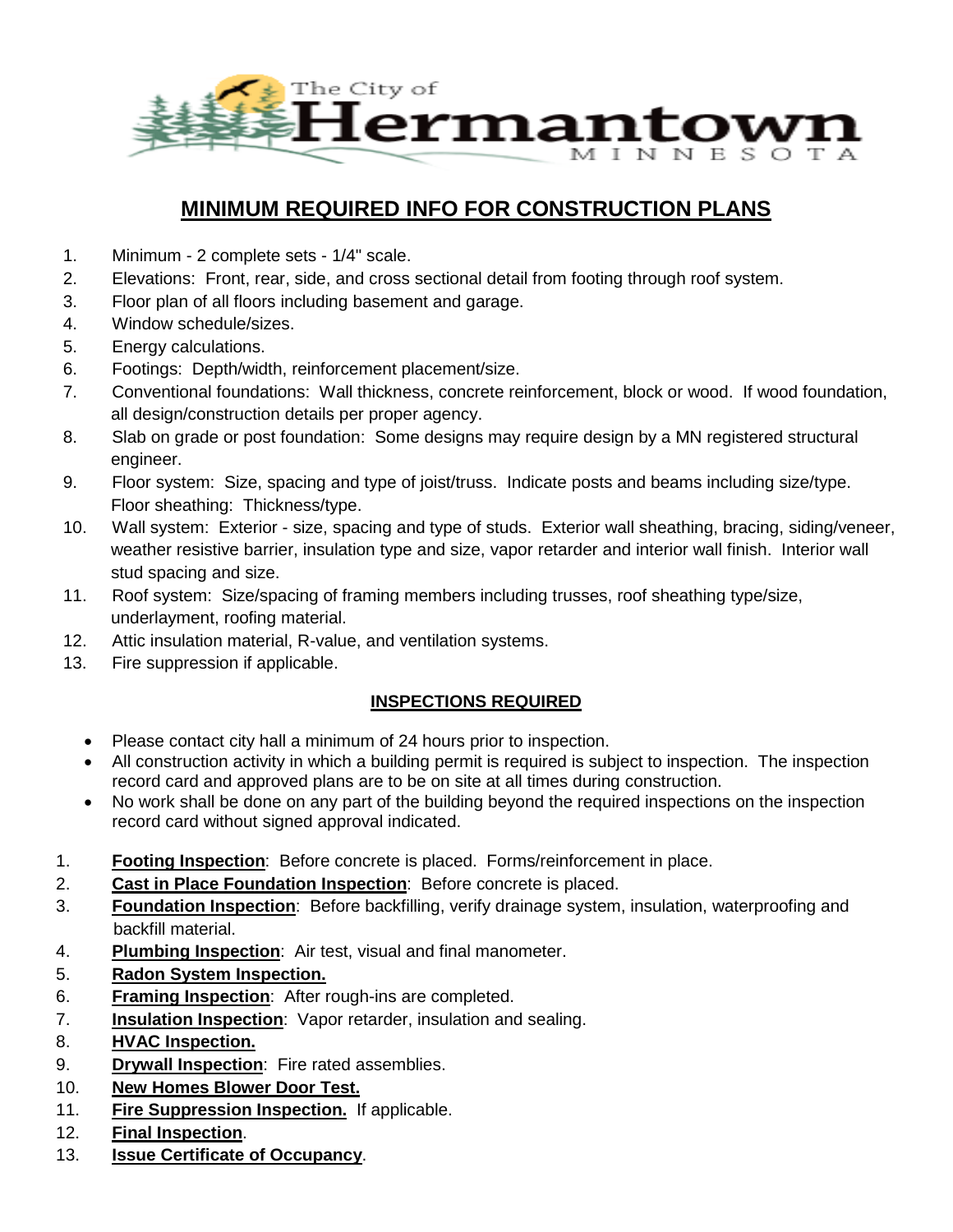# **SELECTING A CONTRACTOR**

THE process of selecting a contractor to build, repair or remodel your home can be confusing. The following are several precautions to consumers who are considering hiring a contractor.

FIRST, try to do business with an established and licensed contractor. A vagabond contractor's price may be right, but he may be difficult or impossible to locate if you are not satisfied, or if the workmanship is poor. Whichever contractor you choose, check with your local building inspector, consumer protection agency or Chamber of Commerce.

SECOND, get more than one estimate for the job. Remember that the quality of materials may vary with certain jobs, and the estimate and value of the completed job will differ accordingly. Make sure that you understand why the contractor has selected a particular kind of material. Ask the contractor for locations of jobs he has completed. Drive past, and if possible, talk with those clients to see if they are satisfied.

THIRD, check the contract carefully before you sign. These items should be included: 1) a full description of the job to be completed, 2) itemization of materials by type, and quality (make sure you understand differing qualities, check with suppliers), 3) scheduling details, the job should have dates on which to begin and end, or it could be left unfinished for weeks or months, 4) warranty information on the materials and the job, and 5) the total price and payment schedule, with arrangements for partial payment after the job has been partially completed. It is also advisable to include sections regarding: 1) cleanup after jobs – especially excavation jobs, 2) allowances for changing of plans while the job is in progress, and 3) conformity to applicable building standards.

FOURTH, inspect the job while it is in progress and as soon after completion as possible. If there are any problems, they should be aired and handled with a minimum of delay.

FIFTH, be aware of the ramifications of mechanics liens. Essentially, they insure that a contractor will be paid for his labor and/or materials by using your home as a type of collateral.

SIXTH, request insurance certificate for adequate limits of liability. Consult your insurance agent, as some form of builders risk or installation floater may be advised.

SEVENTH, take your time, and read everything carefully. The time to ask questions is before you sign.

FINALLY, if you have problems with a contractor that cannot be resolved, contact your local Attorney General's Office, Consumer Division, at 1-800-657-3787 (Voice/TDD). You can also contact the State of Minnesota Commerce Department at 1-800-657-3602.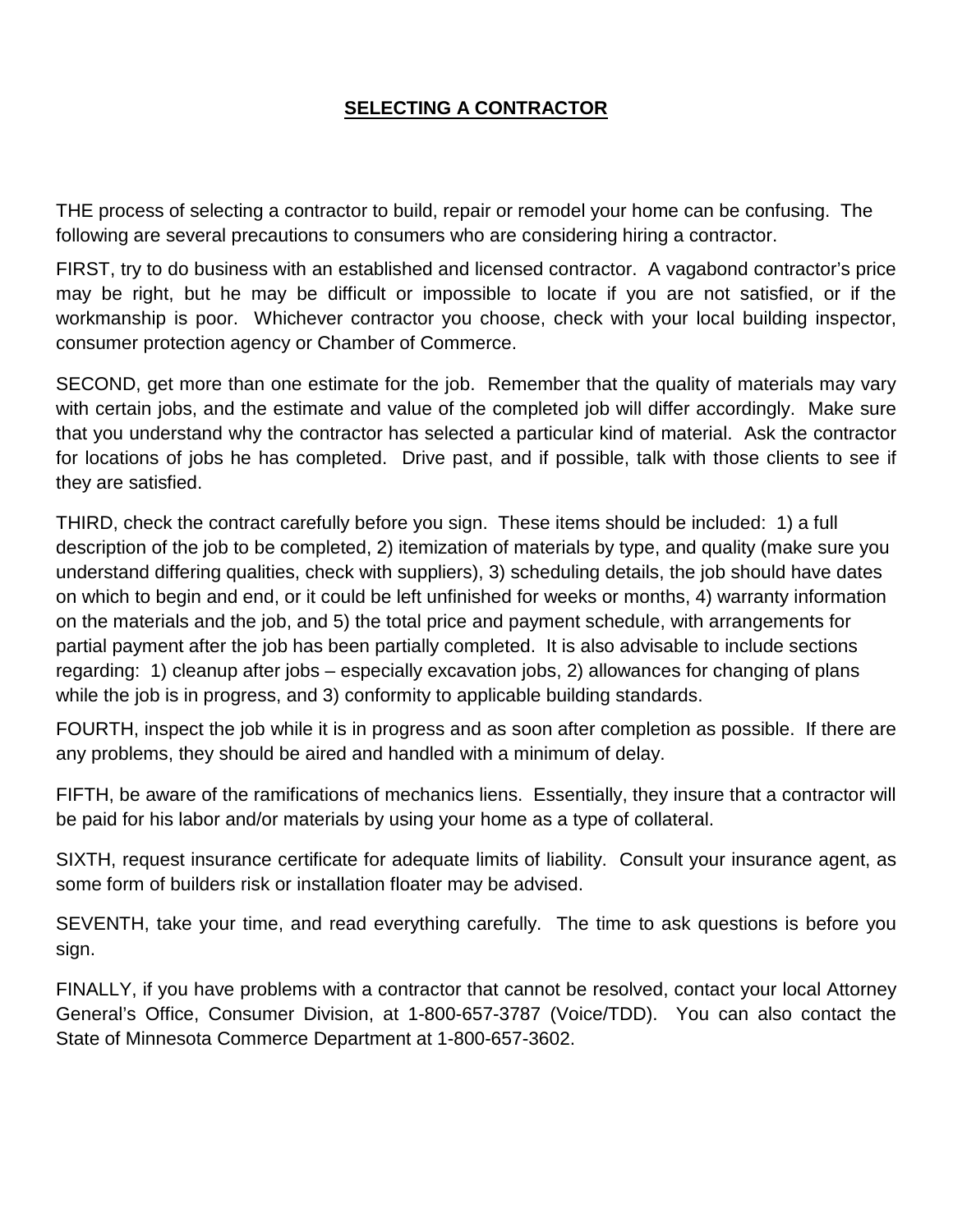### **NOTICE TO APPLICANTS FOR CITY OF HERMANTOWN BUILDING PERMITS**

- The minimum information required to process your application is listed below.
- Incomplete applications cannot be accepted and must be returned to the applicant.

### **CHECKLIST FOR BUILDING PERMIT APPLICATIONS**

| 1. |                                                                                      | <b>Application for Zoning Certificate</b>                       | Yes | <b>No</b> |
|----|--------------------------------------------------------------------------------------|-----------------------------------------------------------------|-----|-----------|
| 2. |                                                                                      | Site Plan to Scale                                              | Yes | No        |
|    | a.                                                                                   | Signed by Applicant                                             | Yes | <b>No</b> |
|    | b.                                                                                   | Are dimensions of lots & setbacks shown                         | Yes | No        |
| 3. |                                                                                      | <b>Building Permit Application</b>                              |     |           |
|    | a.                                                                                   | Legal Description and/or Parcel Code                            | Yes | <b>No</b> |
|    | b.                                                                                   | Cost of the Project                                             | Yes | No        |
|    | C.                                                                                   | Signature                                                       | Yes | <b>No</b> |
|    | d.                                                                                   | Daytime Phone Number                                            | Yes | No        |
| 4. |                                                                                      | Proof of Title for New Construction<br>(Recorded Warranty Deed) | Yes | <b>No</b> |
| 5. | Proof of Septic System Permit or<br>Yes<br>Certificate of Compliance (If applicable) |                                                                 |     | <b>No</b> |
| 6. |                                                                                      | Two Sets of Construction Plans                                  | Yes | No        |
| 7. |                                                                                      | Driveway Access Permit (If applicable)                          | Yes | <b>No</b> |
| 8. |                                                                                      | Erosion & Sediment Control Plan Application                     | Yes | No        |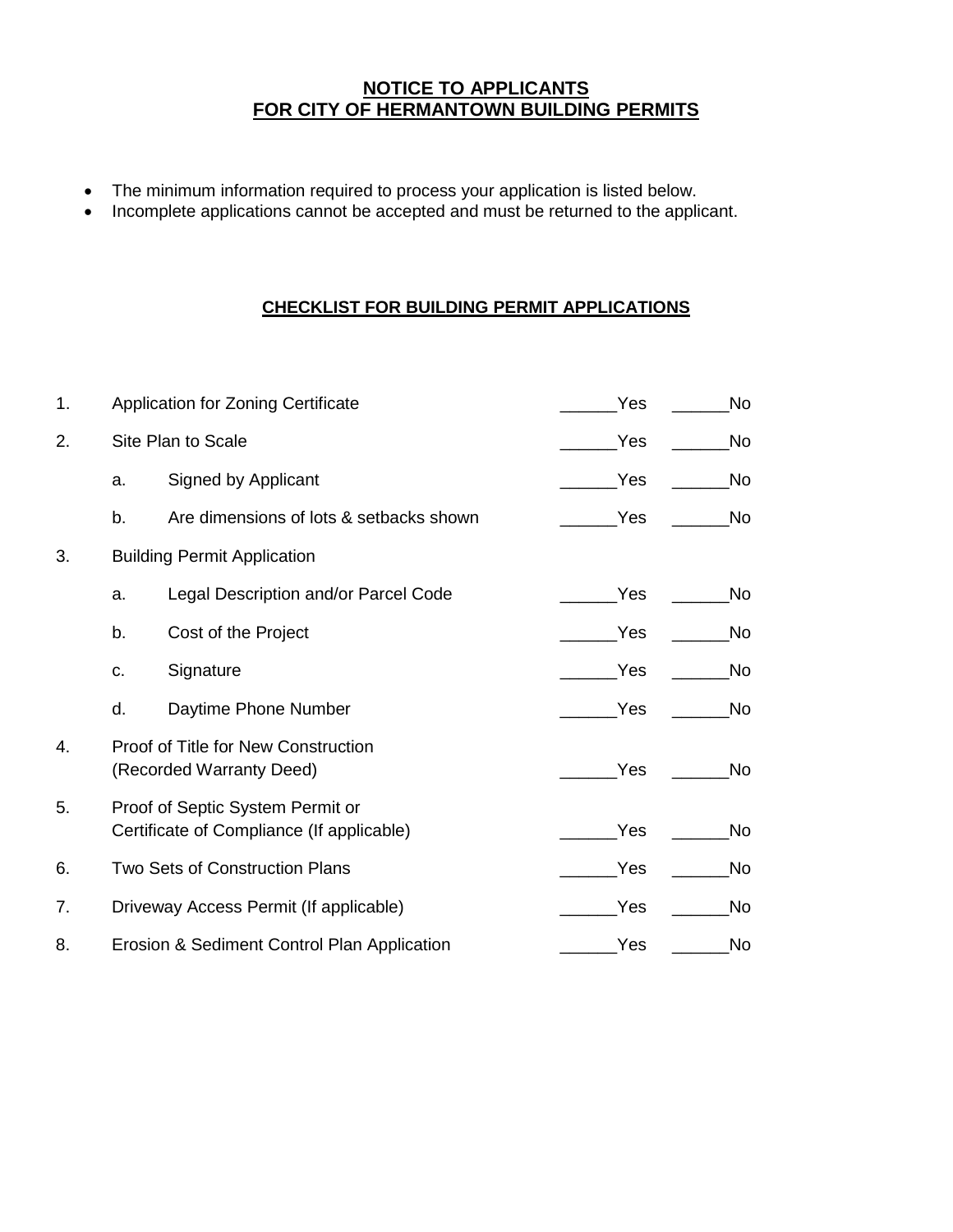| City of Hermantown<br>5105 Maple Grove Road | <b>EROSION CONTROL</b> | Fees:                                                                                                                                  |
|---------------------------------------------|------------------------|----------------------------------------------------------------------------------------------------------------------------------------|
| Hermantown, MN 55811                        | <b>AND FILL PERMIT</b> | \$125.00<br>Fee:                                                                                                                       |
| Phone: 218-729-3600<br>Fax: 218-729-3620    | <b>APPLICATION</b>     | \$500.00<br>*Minimum Deposit                                                                                                           |
| Web: www.hermantownmn.com                   | City of Hermantown     | *Deposit may be increased by<br><b>Community Development</b><br>Director based on site conditions<br>and risk or erosion complications |

Permit is required for all land disturbance activities impacting 500 square feet OR more for any project requiring a building permit application for new construction.

| А.<br><b>General Information</b>                 |            |
|--------------------------------------------------|------------|
|                                                  |            |
| <b>Applicant Contact Information</b>             |            |
| <b>Business or Entity:</b>                       |            |
| Name:                                            |            |
| Address:                                         |            |
| City:                                            | State/Zip: |
| Phone:                                           | Cell:      |
| Email:                                           |            |
| Landowner Contact Information (If different than |            |
| Applicant)                                       |            |
| <b>Business or Entity:</b>                       |            |
| Name:                                            |            |
| Address:                                         |            |
| City:                                            | State/Zip: |
| Phone:                                           | Cell:      |
| Email:                                           |            |
| <b>Contractor Contact Information</b>            |            |
| <b>Business or Entity:</b>                       |            |
| Name:                                            |            |
| Address:                                         |            |
| City:                                            | State/Zip: |
| Phone:                                           | Cell:      |
| Email:                                           |            |

### **B. Project Information**

Brief Project Description (e.g., new home, addition, commercial building, grading, excavation/fill, etc.):

If project extends over winter, the site will need to be temporarily stabilized until the start of next construction season. See Erosion and Sediment Controls section below.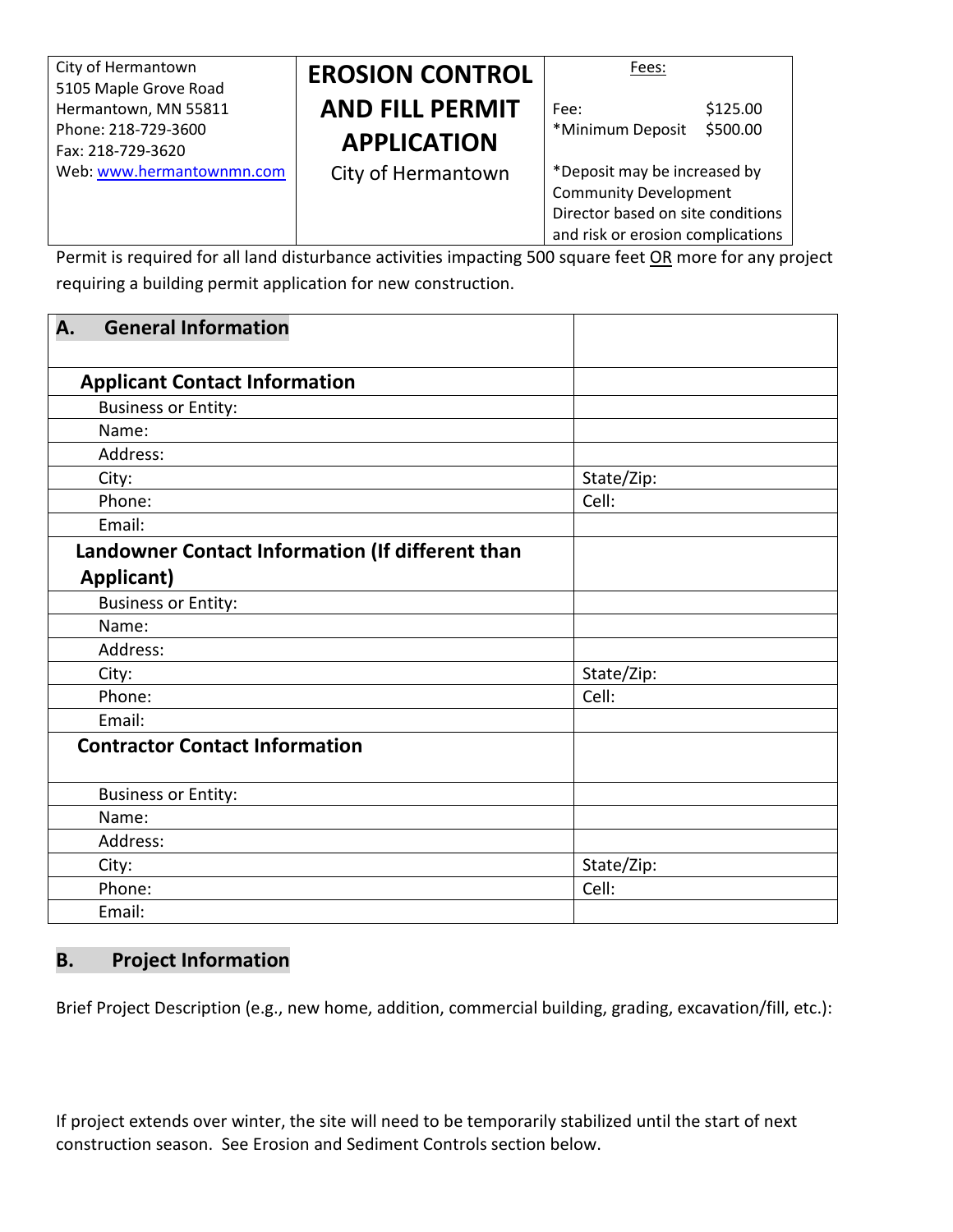| <b>Project Information (continued)</b><br>Β.                                                                                                                                                                                                                                                                                                                                                                                          |                                                                                                                                                                                                                                                                                                                                                                                           |
|---------------------------------------------------------------------------------------------------------------------------------------------------------------------------------------------------------------------------------------------------------------------------------------------------------------------------------------------------------------------------------------------------------------------------------------|-------------------------------------------------------------------------------------------------------------------------------------------------------------------------------------------------------------------------------------------------------------------------------------------------------------------------------------------------------------------------------------------|
| 1.<br><b>Project Type</b>                                                                                                                                                                                                                                                                                                                                                                                                             | 4.<br><b>Project Purpose</b>                                                                                                                                                                                                                                                                                                                                                              |
| <b>Vegetation Only</b><br>a.<br>Fill Only<br>b.<br><b>Grading Only</b><br>c.<br><b>Both Grading &amp; Filling</b><br>d.<br><b>Structure &amp; Grading</b><br>e.<br>2.<br><b>Flood Plain Data</b><br>a. Is site in the flood plain?<br><b>No</b><br>Yes $\vert$ $\vert$<br>Note: If answer is "YES" fill in the Remainder<br>of this section.<br>b. Is site in the FLOODWAY? Yes<br>No.<br>c. Is site in General Flood Plain District? | Clear Land<br>a.<br>b.<br>Road or Driveway<br>Fill in Wetland<br>c.<br>d.<br><b>Elevate Building Site</b><br>Improve Lawn<br>e.<br>f.<br>Improve Commercial/Industrial Site<br>Other (specify):<br>g.<br>5.<br><b>Project Scope</b><br>a. Areas of disturbed Ground in<br>square<br>feet<br>acres<br>b. Volume of Fill in cubic yards:<br>c. Closes Distance to Ordinary High Water Level |
| No  <br>Yes  <br>Note: A "YES" answer to either b or c<br>indicates that a problem may exist. A<br>conditional use permit as well as an<br>engineering study will be required in order to<br>determine the impacts on flood elevations<br>and velocities.<br>d. Is special use permit required? Yes<br>No                                                                                                                             | $(ft)$ :<br>d. Project Start Date:                                                                                                                                                                                                                                                                                                                                                        |
|                                                                                                                                                                                                                                                                                                                                                                                                                                       | e. Project Completion Date:                                                                                                                                                                                                                                                                                                                                                               |
| 3.<br><b>Water Resource Data</b><br>a. Project is adjacent to:<br>Lake<br>Stream<br>Ditch                                                                                                                                                                                                                                                                                                                                             | 6.<br><b>Site Characteristics</b>                                                                                                                                                                                                                                                                                                                                                         |
| Name:<br>I.D. No.:<br>b. Present water level:                                                                                                                                                                                                                                                                                                                                                                                         | a. Project site soil type: sand<br>gravel<br>loam<br>clay<br>b. Fill Type: sand<br>clay<br>gravel<br>black dirt<br>demo material<br>loam l<br>other (specify)                                                                                                                                                                                                                             |
| c. Ordinary high water level:                                                                                                                                                                                                                                                                                                                                                                                                         | c. Average Slope of Work Area:<br>feet of rise for each ten (10) feet of horizontal<br>distance                                                                                                                                                                                                                                                                                           |
| d. Highest known water level:                                                                                                                                                                                                                                                                                                                                                                                                         |                                                                                                                                                                                                                                                                                                                                                                                           |
| e. 100 year flood level:                                                                                                                                                                                                                                                                                                                                                                                                              |                                                                                                                                                                                                                                                                                                                                                                                           |
| f. Datum of evidence:<br>Sea Level<br>Assumed<br>Note: Any fill below the ordinary high may<br>require a DNR permit.                                                                                                                                                                                                                                                                                                                  |                                                                                                                                                                                                                                                                                                                                                                                           |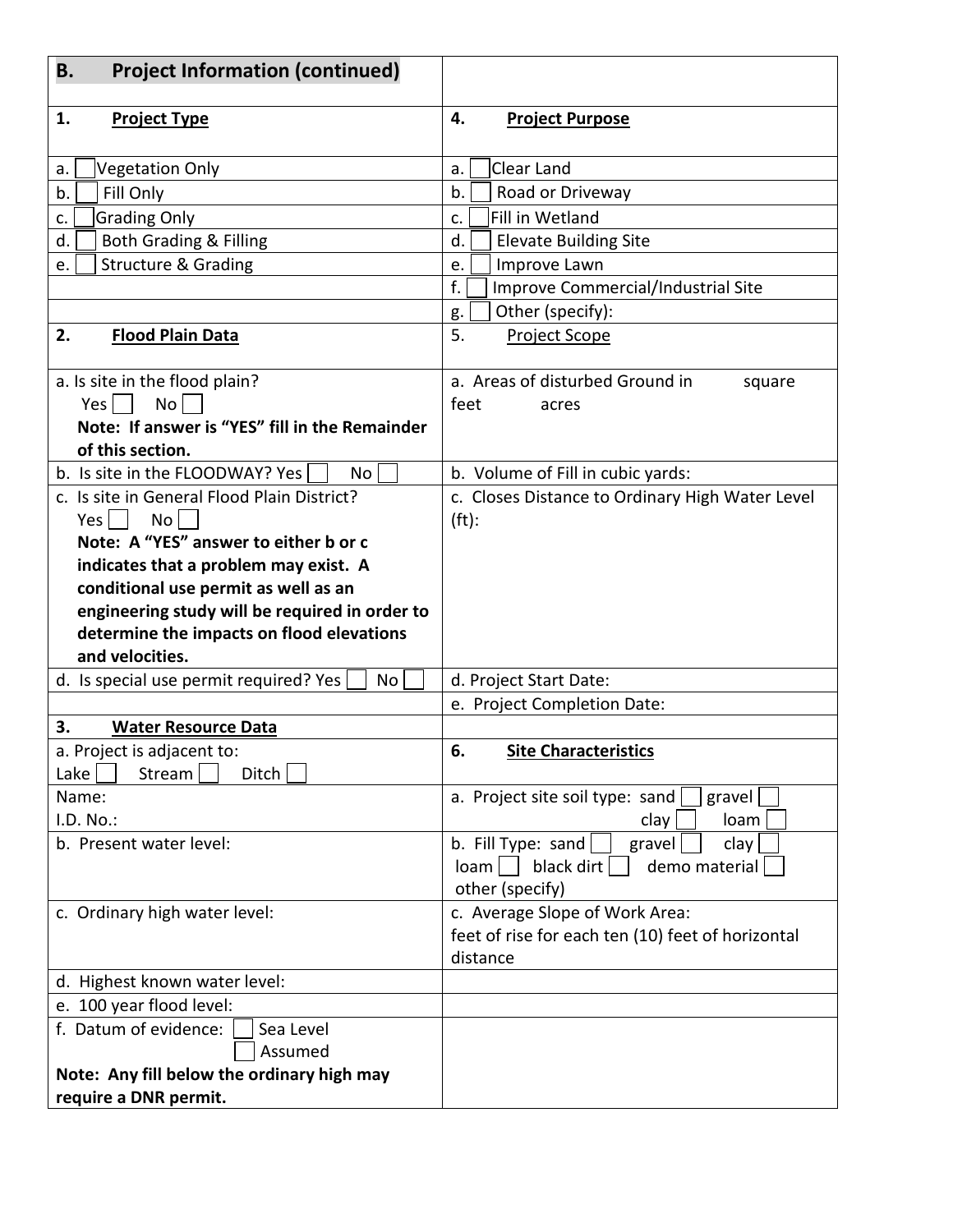### **Notice: This application is not complete until drawings are submitted which adequately describe the proposed project.**

**Erosion and Sediment Controls** (check all methods that will be used at the project site)

See attached information sheet for further details. Additional measures beyond those listed below (such as ditch/swale stabilization) may also be required, based on site characteristics.

| 1. | Soil stabilization (stabilization of exposed soils is required within 7 days): |                               |                                                                                                          |
|----|--------------------------------------------------------------------------------|-------------------------------|----------------------------------------------------------------------------------------------------------|
|    | Mulch                                                                          | Seed & mulch                  | Sod                                                                                                      |
|    | Erosion control blanket                                                        | Other                         | Not applicable $-$ Explain why;                                                                          |
|    |                                                                                |                               |                                                                                                          |
| 2. | Sediment controls (required for down gradient perimeters and stockpiles):      |                               |                                                                                                          |
|    | Fiber roll                                                                     | Silt fence                    | Filter berm                                                                                              |
|    | Other                                                                          | Not applicable - Explain why: |                                                                                                          |
|    |                                                                                |                               |                                                                                                          |
| 3. | Entrance/exit stabilization:                                                   |                               |                                                                                                          |
|    | Stone pad                                                                      | Mud mat                       | Paved driveway                                                                                           |
|    | Other                                                                          | Not applicable - Explain why: |                                                                                                          |
|    |                                                                                |                               |                                                                                                          |
|    |                                                                                |                               |                                                                                                          |
| 4. |                                                                                |                               | Storm drain inlet protection (required for downstream storm drains, except during winter):               |
|    | Filter bag insert                                                              | Other                         | There are no downstream drains                                                                           |
|    |                                                                                |                               |                                                                                                          |
| 5. |                                                                                |                               | Temporary Stabilization Over Winter (if Project will not be stabilized before October 30 <sup>th</sup> ) |
|    | Mulch                                                                          | Seed & mulch                  | Hydromulch                                                                                               |
|    | Erosion control blanket                                                        | Other                         | Not applicable - Explain why:                                                                            |
|    |                                                                                |                               |                                                                                                          |
|    |                                                                                |                               |                                                                                                          |
|    |                                                                                |                               |                                                                                                          |
|    |                                                                                |                               |                                                                                                          |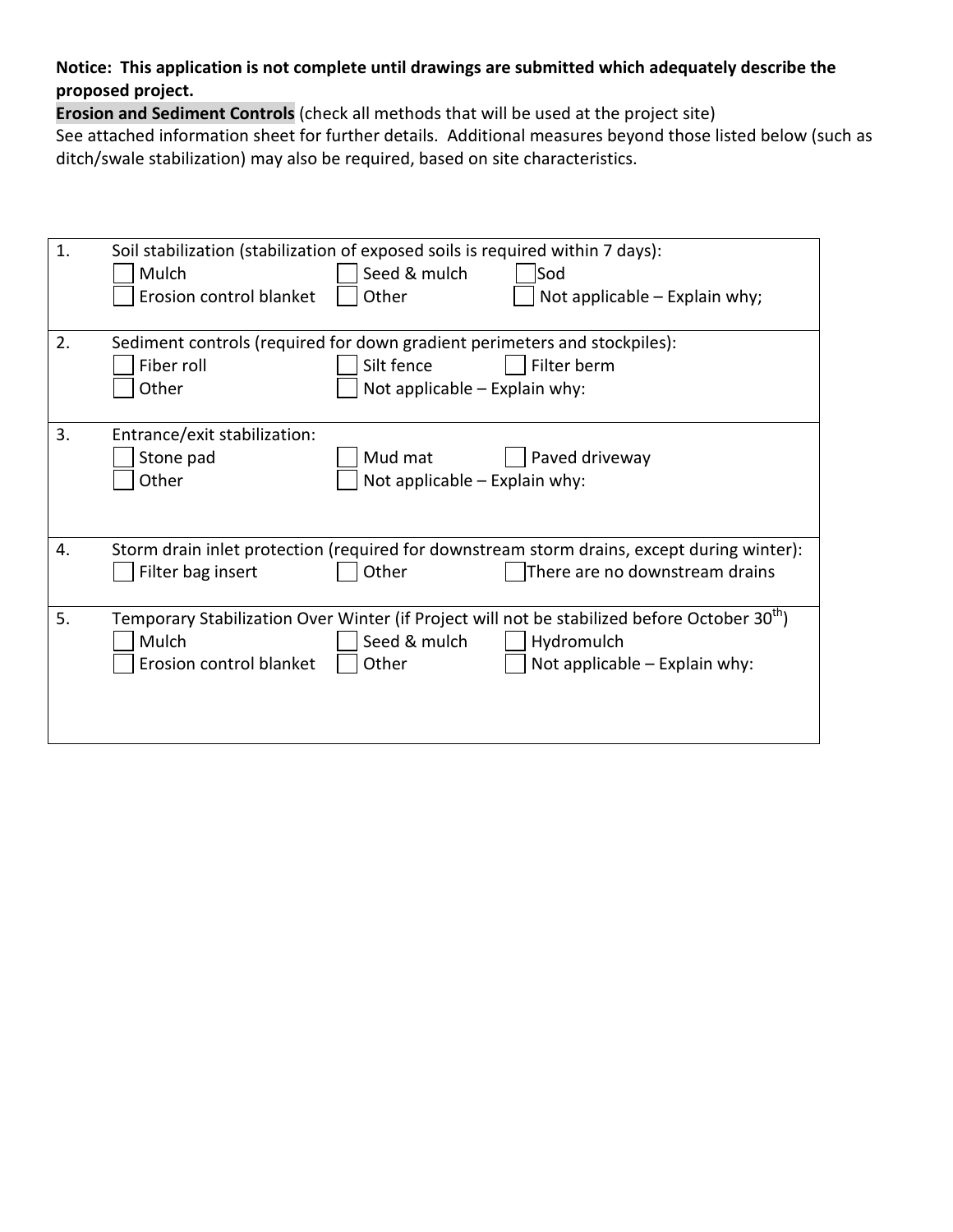**Erosion and Sediment Control Site Plan**. A drawing showing the limits of disturbance, direction of grade, property boundaries, existing and proposed structures, and the locations of erosion and sediment control devises must be provided. This can be drawn below, or generated separately and submitted with your application materials. This drawing must be to scale with dimensions to provide the City with adequate information as to the projects impacts.

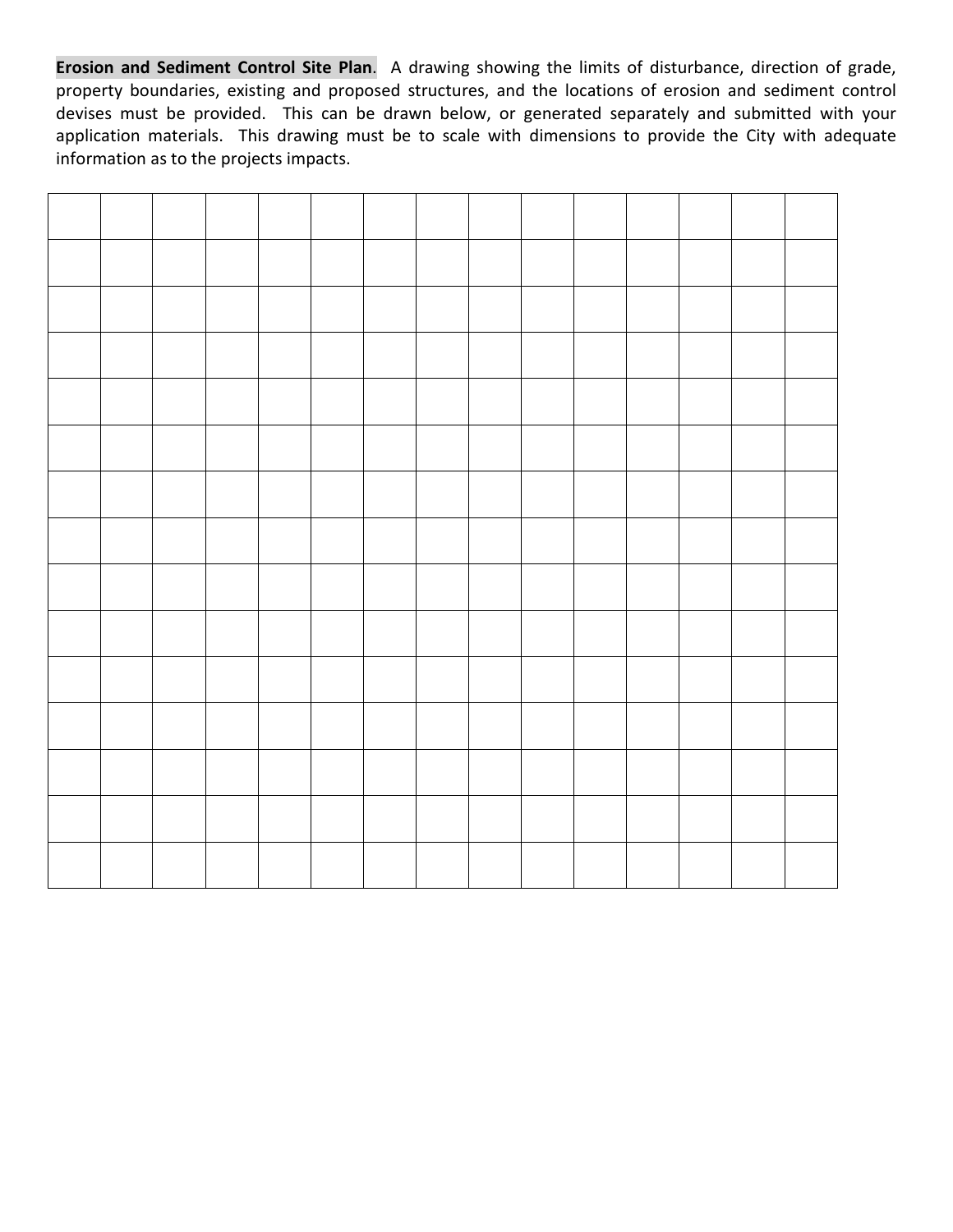#### **Acknowledgment and Signature**

**MS4 Statement of Compliance** (Pertaining to the City Code Section 1060 Erosion and Sediment Control for Land Disturbance Activities).

The Applicant, Landowner and the Contractor conducting work on the site are jointly responsible for the construction activities that occur on the site. By signing this permit, all parties are required to install and maintain all erosion and sediment control BMPs to ensure that sediment, sol and debris does not leave the construction site. This includes but is not limited to tracing of soil/mud onto public streets and roadways from vehicles leaving the site, soil eroding from the site onto roadways or drainage ditches or onto neighboring property. If sediment, soil/mud and /or debris leaves the site, all parties are responsible for the immediate clean up and all costs and finds associated with it. All parties are also responsible for the total restoration of vegetation on the site (seed/mulch, sod, gardens, etc.) after construction disturbance is substantially complete, and only after vegetation has been established with vigorous growth can BMPs be cleaned and removed.

This permit does not authorize any work other that was is specifically described in the application and plans listed above, nor any work by anyone other than the applicant listed on the permit. If permittee is found to (a) continue land disturbance work beyond completion date, (b) disturb more acreage that is permitted, (c) utilize a permit, of or the City finds land disturbance activities otherwise negatively impact the residents of environmental quality of the City of Hermantown, the permit may be revoked.

I hereby acknowledge that I have received and read information concerning the City of Hermantown's Erosion and Sediment Control Requirements and the City Code Section 1060. I agree to install and maintain such controls as required throughout the duration of the construction. I also consent that the City's designated representative may enter upon the property for purposes of inspection to determine compliance with erosion and sediment control requirements until the lot is fully stabilized. At the completion of final stabilization, the Applicant, Landowner or Contractor is responsible to contact the City for final inspection. At this time, the permit will be terminated if the City deems the project stabilized. I understand that I will be subject to loss of deposit and enforcement action for failure to comply with erosion and sediment control requirements.

I hereby certify with my signature that I understand all of the above and all date of my application forms, plans and specifications are true and correct to the best of my knowledge.

### **Applicant Signature**

| Landowner Signature (If different than Applicant)             |       |
|---------------------------------------------------------------|-------|
|                                                               |       |
| <b>Contractor Signature (Responsible for Erosion Control)</b> |       |
|                                                               | Date: |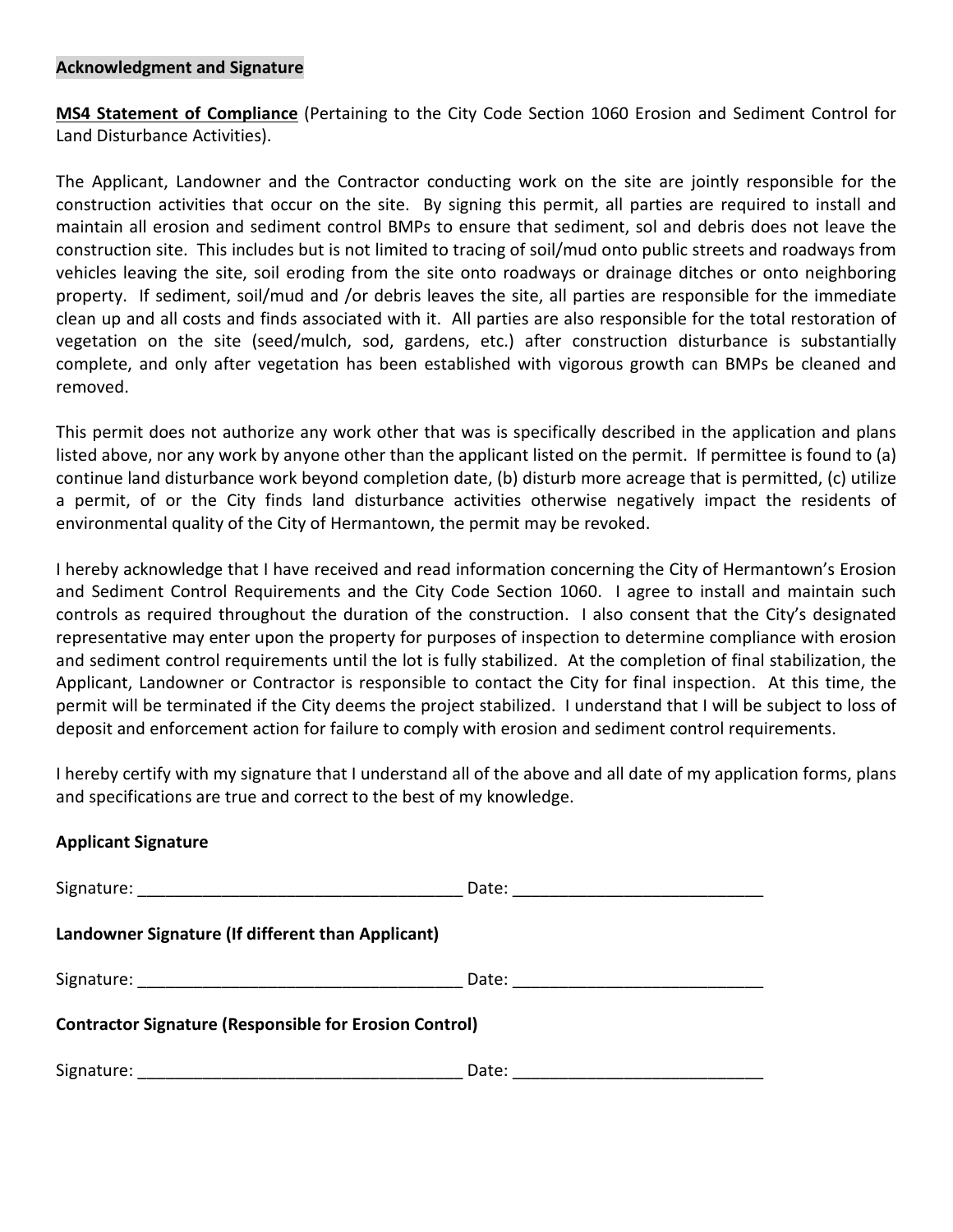

m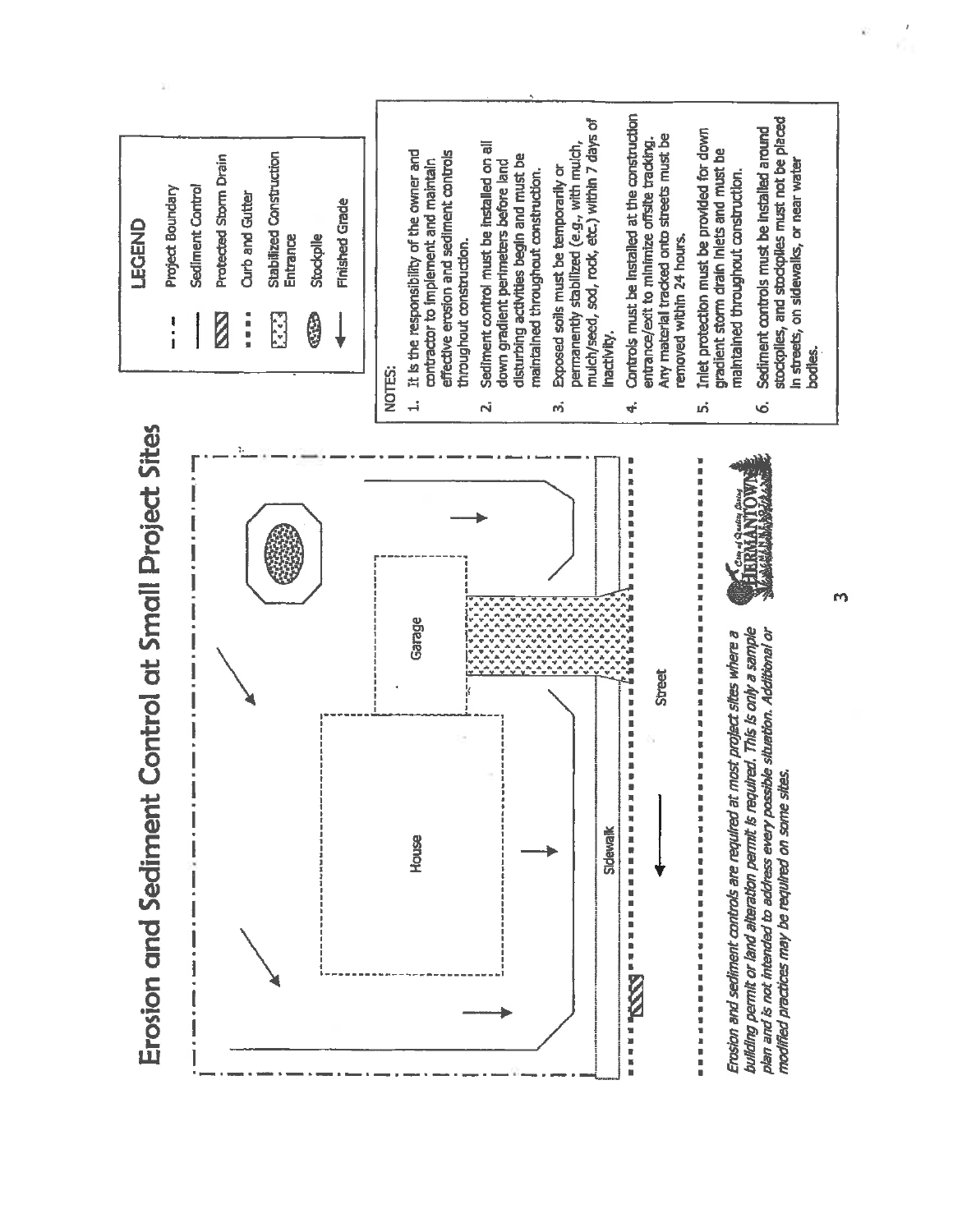Summary of Regulatory Requirements for Erosion and Sediment Control

 $\frac{3}{3}$  if  $\frac{3}{3}$ 

| Requirement                                                                   | Description                                                                                                                                                                                                                                                                                                                                                                                                                                                                                                                    |  |
|-------------------------------------------------------------------------------|--------------------------------------------------------------------------------------------------------------------------------------------------------------------------------------------------------------------------------------------------------------------------------------------------------------------------------------------------------------------------------------------------------------------------------------------------------------------------------------------------------------------------------|--|
| Stabilize exposed soils                                                       | can be achieved with a variety of materials including mulch, seed/mulch, sod, erosion control blankets, riprap,<br>Exposed solls must be temporarily or permanently stabilized within 7 days of being worked. Stabilization<br>aggregate, or pavement.                                                                                                                                                                                                                                                                         |  |
| Install and maintain sediment<br>control along perimeter                      | Before construction begins, controls must be installed at the perimeter of down gradlent slopes to prevent<br>slopes. Whatever method is chosen, it must be installed in accordance with the manufacturer's specifications.<br>compost logs) are also appropriate for some applications. Silt fences are not appropriate for long, steep<br>sediments from moving offsite. While silt fencing is used most often, other options (such as biorolls or<br>For example, silt fence must be trenched in six inches.                |  |
|                                                                               | Perimeter controls must be inspected at least weekly and after every 1/2 inch rain and maintained as needed.<br>Silt fences must be repaired, replaced, or supplemented when they become non-functional or when they are<br>1/3 full with sediment.                                                                                                                                                                                                                                                                            |  |
| Minimize vehicle tracking onto<br>roads                                       | Stone pads, mud mats, wash racks, or equivalent systems must be used at the construction exit to prevent<br>tracking of sediments offsite.                                                                                                                                                                                                                                                                                                                                                                                     |  |
|                                                                               | Any sediment that does get tracked onto the streets must be swept up and removed within 24 hours.                                                                                                                                                                                                                                                                                                                                                                                                                              |  |
| Install and maintain storm<br>drain inlet protection                          | All storm drain inlets that receive runoff from the construction site must be protected until the site is fully<br>stabilized. Examples of inlet protection options include inlet filter bags and gravel bag barriers.                                                                                                                                                                                                                                                                                                         |  |
|                                                                               | Inlet protection devices must be inspected weekly and after every 1/2 inch rain event. Sediments must be<br>removed as needed and must not be discharged into the storm sewer.                                                                                                                                                                                                                                                                                                                                                 |  |
| Install sediment controls for<br>temporary stockpiles                         | Sediment control must be installed around temporary soil stockpiles using silt fence or another method.<br>Stockpiles must not be placed in streets, on sidewalks, or near water bodies.                                                                                                                                                                                                                                                                                                                                       |  |
|                                                                               | If a stockpile is to remain in place for an extended period, it must be stabilized like any other exposed soll<br>area. This does not apply to stockpiles of aggregate or sand.                                                                                                                                                                                                                                                                                                                                                |  |
| Control dewatering discharge                                                  | All water from dewatering activities must be discharged in a manner that does not cause erosion, nuisance<br>conditions, or adverse impacts to receiving waters.                                                                                                                                                                                                                                                                                                                                                               |  |
| Modification Form upon change<br>Complete and submit a Permit<br>of ownership | required to provide a copy of your completed form to the City. If the original owner did not provide you with a<br>prior to commencing construction activity and within 7 days of assuming control of the property. You may be<br>For new homes within a subdivision, the state NPDES stormwater permit for construction activities requires<br>the new owner or operator to submit a <i>Permit Modification Form</i> to the Minnesota Pollution Control Agency<br>copy of the required form, contact the City for assistance. |  |
|                                                                               | This is not an exhaustive list and is not intended to address every possible situation. Additional or modified practices may be required to adhieve<br>קובות האמרות המחקלת בתקן בשקונות המחקרות להתאים הוא המחקר את המחקר המחקר הוא האו המחקר האינה את המחקרות המחקרות                                                                                                                                                                                                                                                         |  |

The providing the property of the second and the conditional maniphology and the conditional state. Ù

APPLICANT: please keep this information for future reference

December 2009

 $\vec{r}$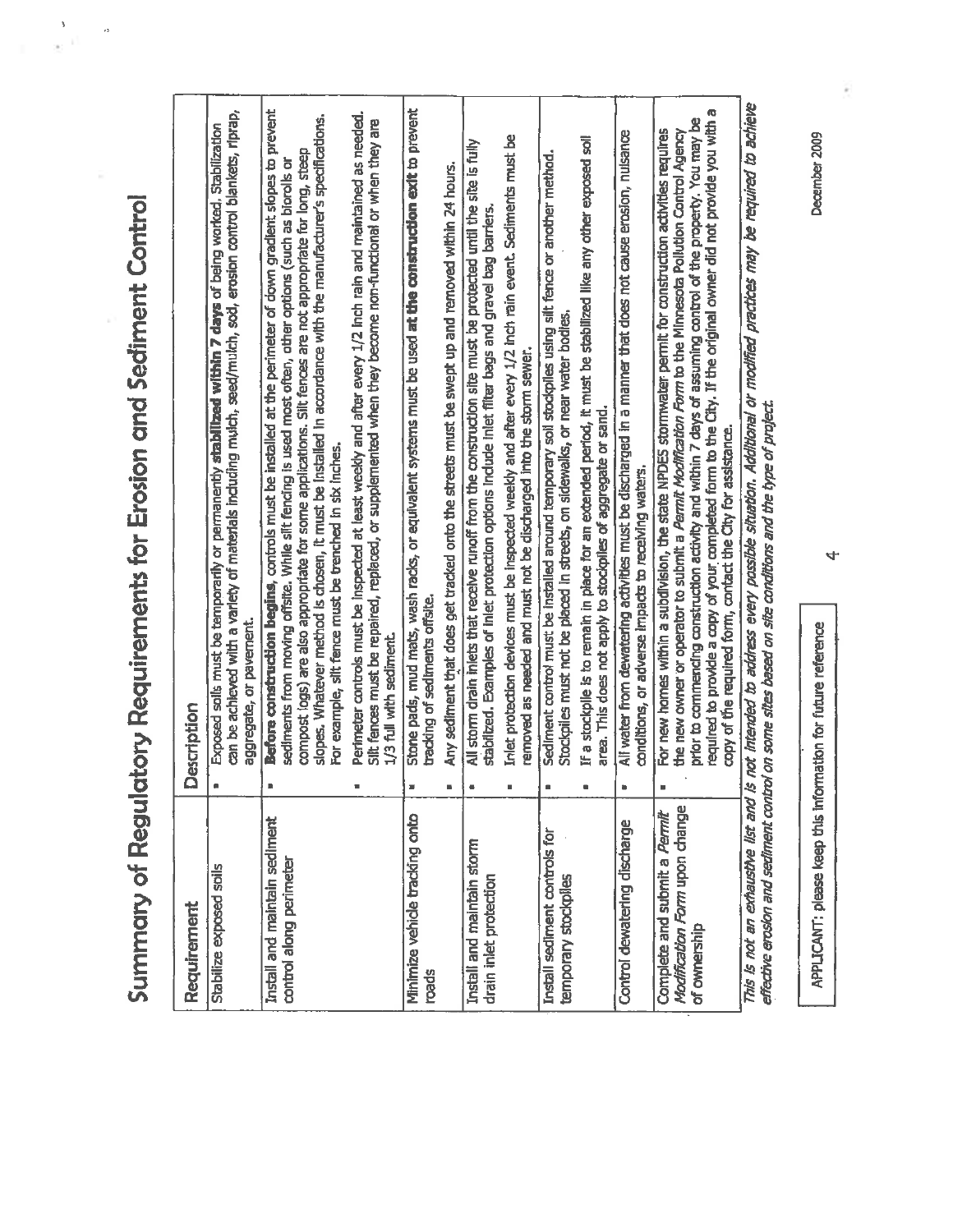# **EROSION CONTROL AND FILL PERMIT**

\*\*\* PERMIT TO BE FILLED OUT BY CITY STAFF\*\*\*

| П      | <b>APPLICATION IS HEREBY DENIED</b>                                                                                                                                                  |              |                    |
|--------|--------------------------------------------------------------------------------------------------------------------------------------------------------------------------------------|--------------|--------------------|
| $\Box$ | PERMISSION IS HEREBY GRANTED TO <b>CONTRACT AND RESIDENT</b>                                                                                                                         |              |                    |
|        | all in accordance with the application, addendum form, plans, specifications and all other<br>supporting data, unless specified hereinafter in the GENERAL and/or SPECIAL PROVISIONS |              |                    |
| Л      |                                                                                                                                                                                      |              |                    |
|        | BY ORDER OF:                                                                                                                                                                         |              |                    |
|        | <b>Signature of Permitting Authority</b>                                                                                                                                             | <b>Title</b> | Date               |
|        | NOTE: THIS PERMIT TERMINATES ON<br>for by local ordinance and/or Minnesota Law.                                                                                                      |              | except as provided |

\*Permit Application and MS4 Statement of Compliance shall be attached to the Permit.

### **ACCEPTANCE OF CONDITIONS**

Developer hereby acknowledges and accepts the conditions specified on the foregoing Special Use Permit and covenants and agrees to comply with each and every such situation.

Developer acknowledges that the failure to comply with all of the conditions shall constitute a violation of the Hermantown Zoning Ordinance and that the City of Hermantown may, in such event, in addition to other remedies, institute any appropriate action of preceding to prevent, restrain, correct, or abate the violation or exercise its rights to the performance surety provided by Developer. IN WITNESS WHEREAS, Developer has executed this acceptance on the \_\_\_\_\_ day of

|                            |      | [Developer Name]                                                                |  |
|----------------------------|------|---------------------------------------------------------------------------------|--|
|                            |      | By.                                                                             |  |
|                            |      | <b>Its</b><br><u> 1980 - Jan Barnett, fransk politiker (d. 1980)</u>            |  |
| <b>STATE OF MINNESOTA</b>  | )SS. |                                                                                 |  |
| <b>COUNTY OF ST. LOUIS</b> |      |                                                                                 |  |
|                            |      | The foregoing instrument was acknowledged before me on this ______ day of _____ |  |
| 20                         |      | by $\qquad \qquad$ the $\qquad \qquad$ of                                       |  |

**Notary Public**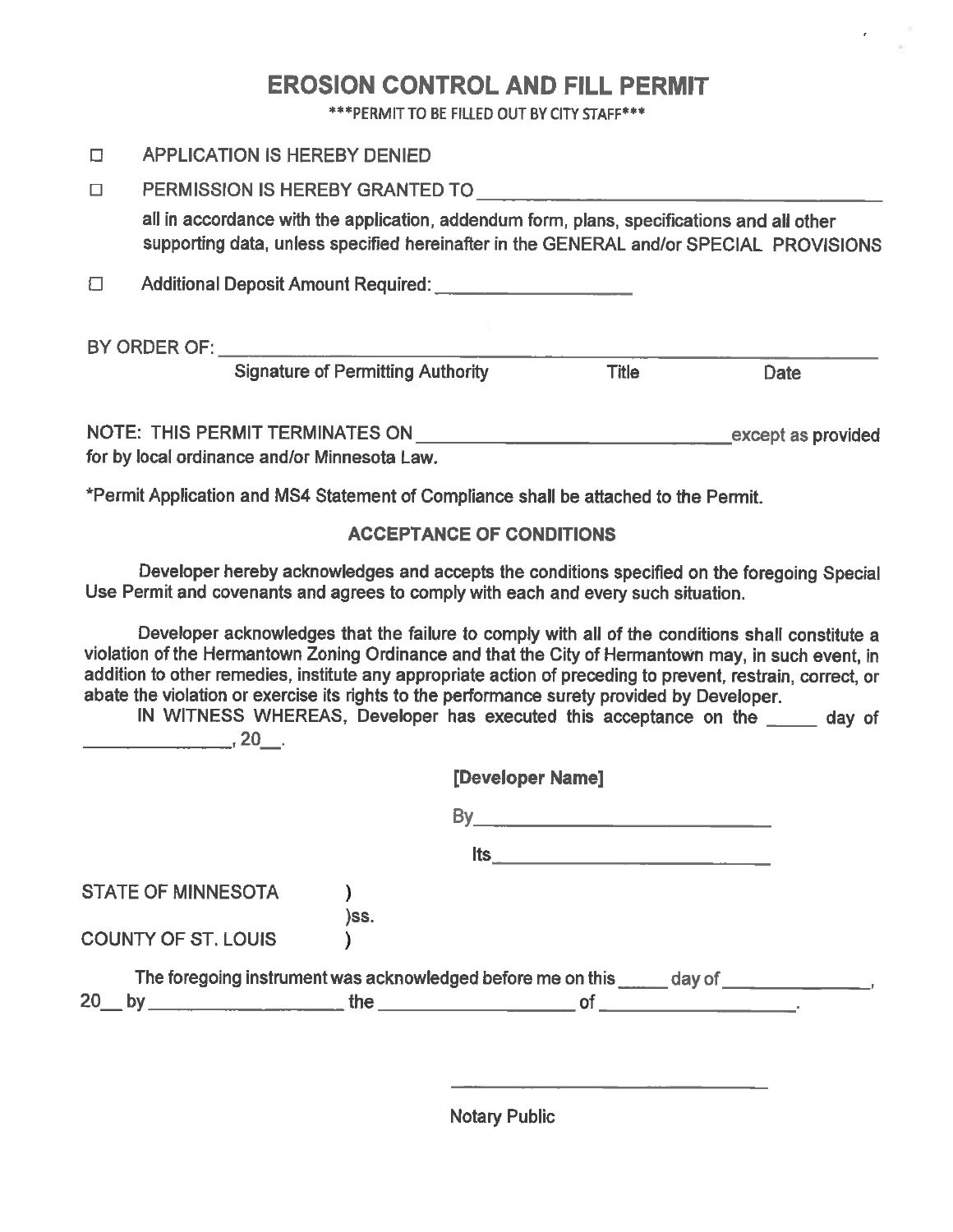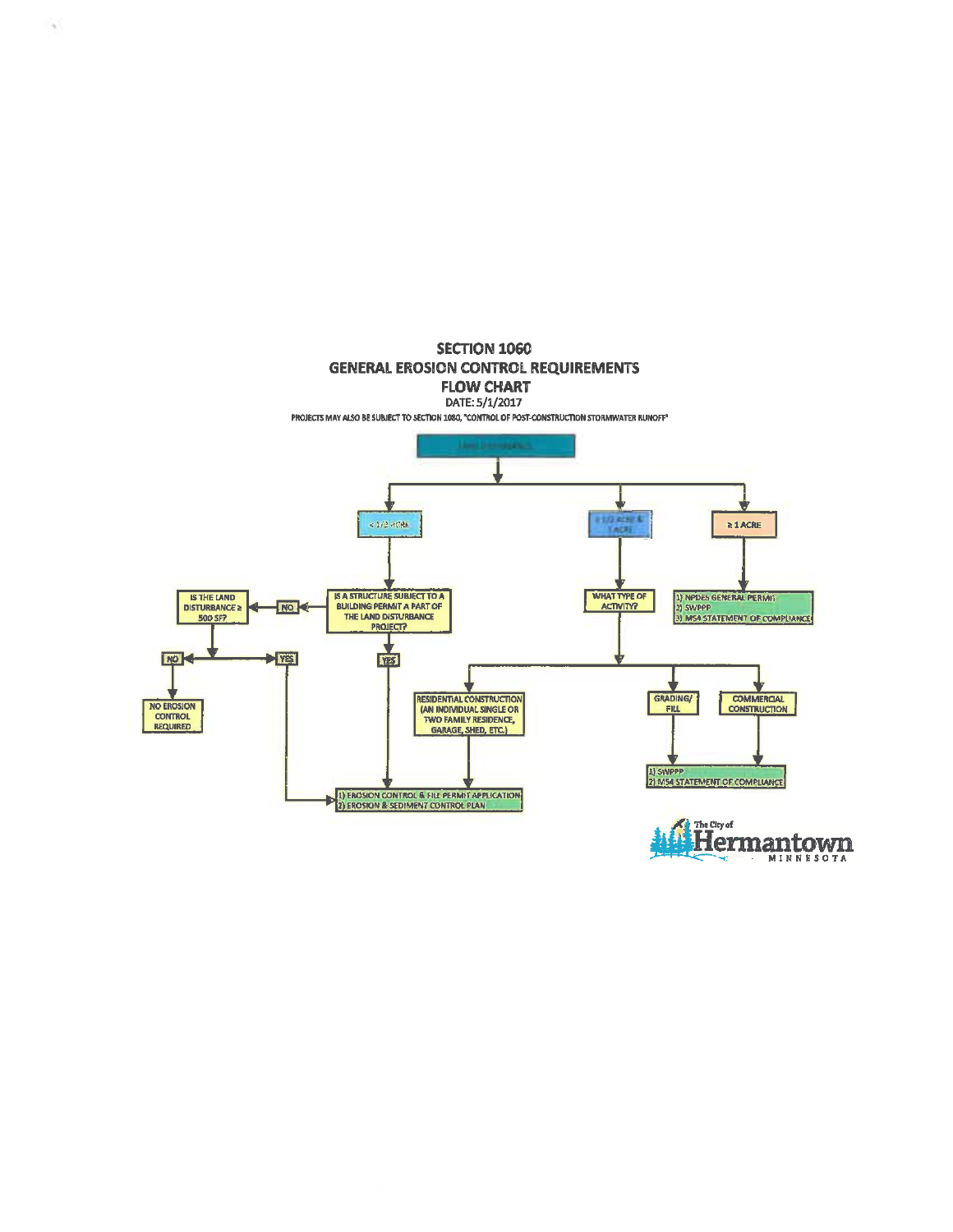

City of Hermantown 5105 Maple Grove Road Hermantown, MN 55811 218-729-3600 www.hermantownmn.com

### **Stormwater Management Plan Submittal Checklist**

(Include with Stormwater Management Plan)

| <b>Project Name:</b>                                                            |                                                                               |            |                 |     |
|---------------------------------------------------------------------------------|-------------------------------------------------------------------------------|------------|-----------------|-----|
| <b>Owner / Developer:</b>                                                       |                                                                               |            |                 |     |
| <b>Engineering Firm and Engineer:</b>                                           |                                                                               |            |                 |     |
| <b>Stormwater Management Plan</b><br><b>Submittal Date:</b>                     | <b>Estimated Start of</b><br><b>Construction Date:</b>                        |            |                 |     |
| <b>Stormwater Management Plan Items</b>                                         |                                                                               |            | <b>Included</b> |     |
|                                                                                 |                                                                               | <b>Yes</b> | <b>No</b>       | N/A |
|                                                                                 | Stormwater Management Plan Pre-Application Meeting Verification Slip - Signed |            |                 |     |
| Cover Sheet - Signed by the Design Engineer                                     |                                                                               |            |                 |     |
| Stormwater Management Plan Submittal Checklist                                  |                                                                               |            |                 |     |
| <b>Stormwater Management Plan Summary Form</b>                                  |                                                                               |            |                 |     |
| <b>Table of Contents</b>                                                        |                                                                               |            |                 |     |
| <b>Project Summary</b>                                                          |                                                                               |            |                 |     |
| Pre-Project and Post-Project Pervious and Impervious Areas                      |                                                                               |            |                 |     |
| <b>Pre-Project Conditions</b>                                                   |                                                                               |            |                 |     |
| Complete Analysis of pre-project conditions with drainage exhibits              |                                                                               |            |                 |     |
| <b>Post-Project Conditions</b>                                                  |                                                                               |            |                 |     |
| Complete Analysis of post-project conditions with drainage exhibits             |                                                                               |            |                 |     |
| Discussion of project's Peak Flows, TSS Removal, Temperature, & Volume Controls |                                                                               |            |                 |     |
| Description of BMP's Location, Functioning & Routing                            |                                                                               |            |                 |     |
| Statement of Project Performance in context of City's Storm Water Ordinance     |                                                                               |            |                 |     |
| <b>ESCP or SWPPP Documents</b>                                                  |                                                                               |            |                 |     |
| Stormwater Management BMP Operations, Inspections and Maintenance Plan          |                                                                               |            |                 |     |
| Full Plan Set (11" x 17")                                                       |                                                                               |            |                 |     |
| Appendices (Geotechnical Report, Modeling Output, Exhibits, Etc.)               |                                                                               |            |                 |     |
| <b>Electronic Submittal (PDF of Full Report and Modeling Files)</b>             |                                                                               |            |                 |     |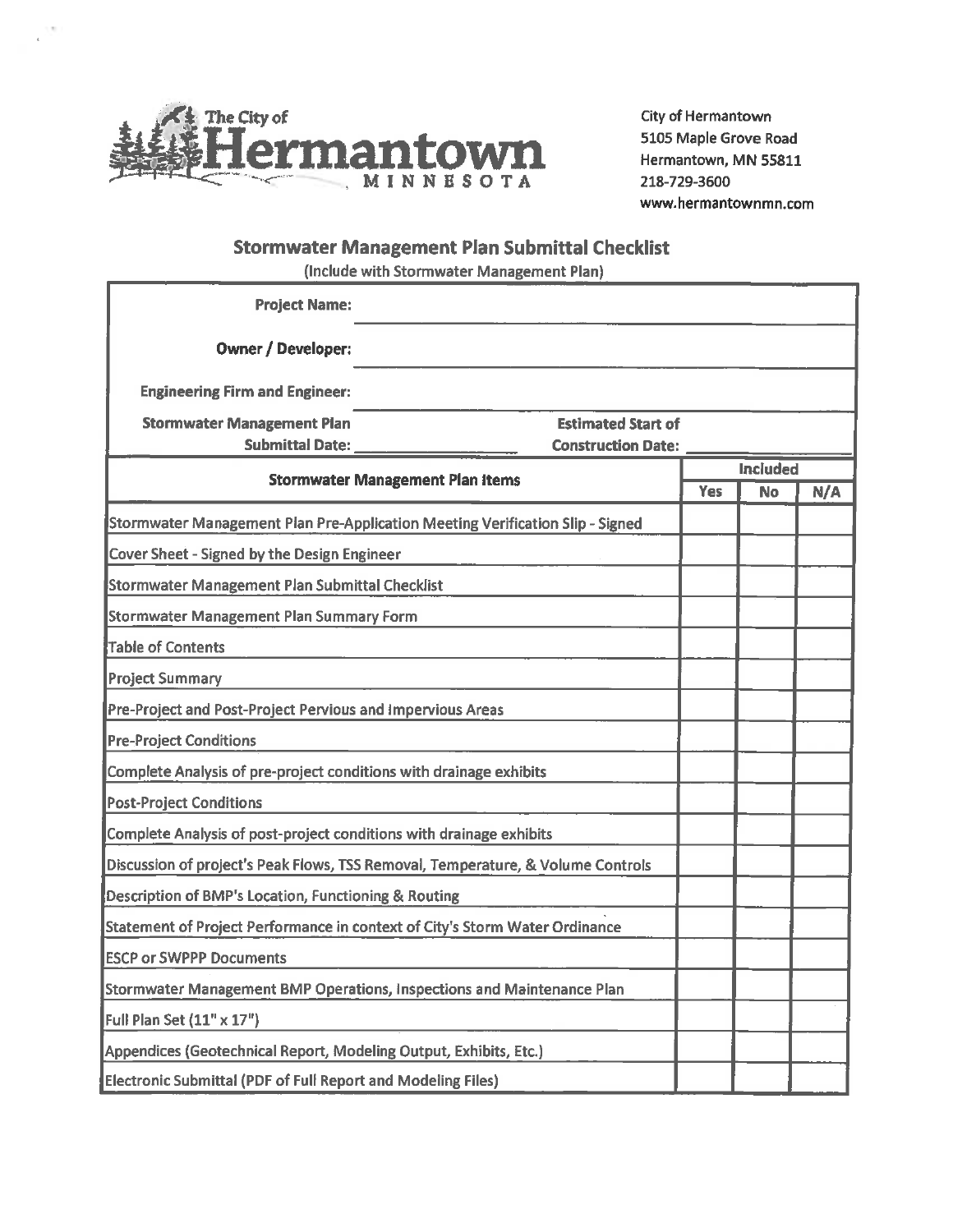#### 5105 Maple Grove Rd PHONE: 218-729-3600 Hermantown, MN 55811 **FAX: 218-729-3620**

#### **APPLICATION FOR DRIVEWAY ACCESS/ENTRANCE PERMIT**

| Address and the control of the control of the control of the control of the control of the control of the control of the control of the control of the control of the control of the control of the control of the control of t | Address                                                                                                                                                                                                                              |
|---------------------------------------------------------------------------------------------------------------------------------------------------------------------------------------------------------------------------------|--------------------------------------------------------------------------------------------------------------------------------------------------------------------------------------------------------------------------------------|
| E-Mail                                                                                                                                                                                                                          |                                                                                                                                                                                                                                      |
|                                                                                                                                                                                                                                 | Phone <b>Contract Contract Contract Contract Contract Contract Contract Contract Contract Contract Contract Contract Contract Contract Contract Contract Contract Contract Contract Contract Contract Contract Contract Contract</b> |
|                                                                                                                                                                                                                                 |                                                                                                                                                                                                                                      |
| Date proposed Driveway will be needed ________________                                                                                                                                                                          |                                                                                                                                                                                                                                      |
| Purpose of Driveway (residence, commercial, field, etc.)                                                                                                                                                                        |                                                                                                                                                                                                                                      |
|                                                                                                                                                                                                                                 |                                                                                                                                                                                                                                      |

#### **APPLICATION PROCESS:**

- 1. Complete the above application and submit with a \$350.00 check made payable to City of Hermantown. Upon final inspection and approval by the City Public Works department the installation deposit of \$250.00 will be refunded.
- 2. Place flagging where driveway approach isdesired.
- 3. Public Works will inspect the location to determine the culvert size (if one is needed). Public Works DOES NOT install the culvert.
- 4. Please draw on a separate sheet a sketch of the property, the present and proposed driveways, and the relation to the City street/road.

| Permit Fee:                    | \$100.00                                       |
|--------------------------------|------------------------------------------------|
| Installation Deposit: \$250.00 |                                                |
| Total Remittance: \$350.00     |                                                |
|                                | *Make checks payable to the City of Hermantown |

I, we, the undersigned herewith make an application for permission to construct an access driveway at the above location. The driveway will be constructed to conform with the standards of the City of Hermantown and to any special provisions included in thepermit. It is agreed that all work will be done to the satisfaction of the City of Hermantown. It is further agreed that no work in the

connection of this application will be started until the application is approved and the permit issued.

Applicant Signature -

(Public Works Department Use Only)

#### **Typical Culvert Installation Diagram**

| ----------<br>. _ _ _ _ _ _ _ _ _ _ _ _ _ _ _ _ |  |
|-------------------------------------------------|--|
|                                                 |  |

| <b>Required Diameter:</b>  | Length: the contract of the contract of the contract of the contract of the contract of the contract of the contract of the contract of the contract of the contract of the contract of the contract of the contract of the co | Aprons:   |
|----------------------------|--------------------------------------------------------------------------------------------------------------------------------------------------------------------------------------------------------------------------------|-----------|
| Dates - Inspected:         |                                                                                                                                                                                                                                | Delivered |
| Final Inspection Requested | Final Inspection Completed and Refund Authorized                                                                                                                                                                               |           |
| Deposit Refunded           | <b>Warrant Number</b>                                                                                                                                                                                                          |           |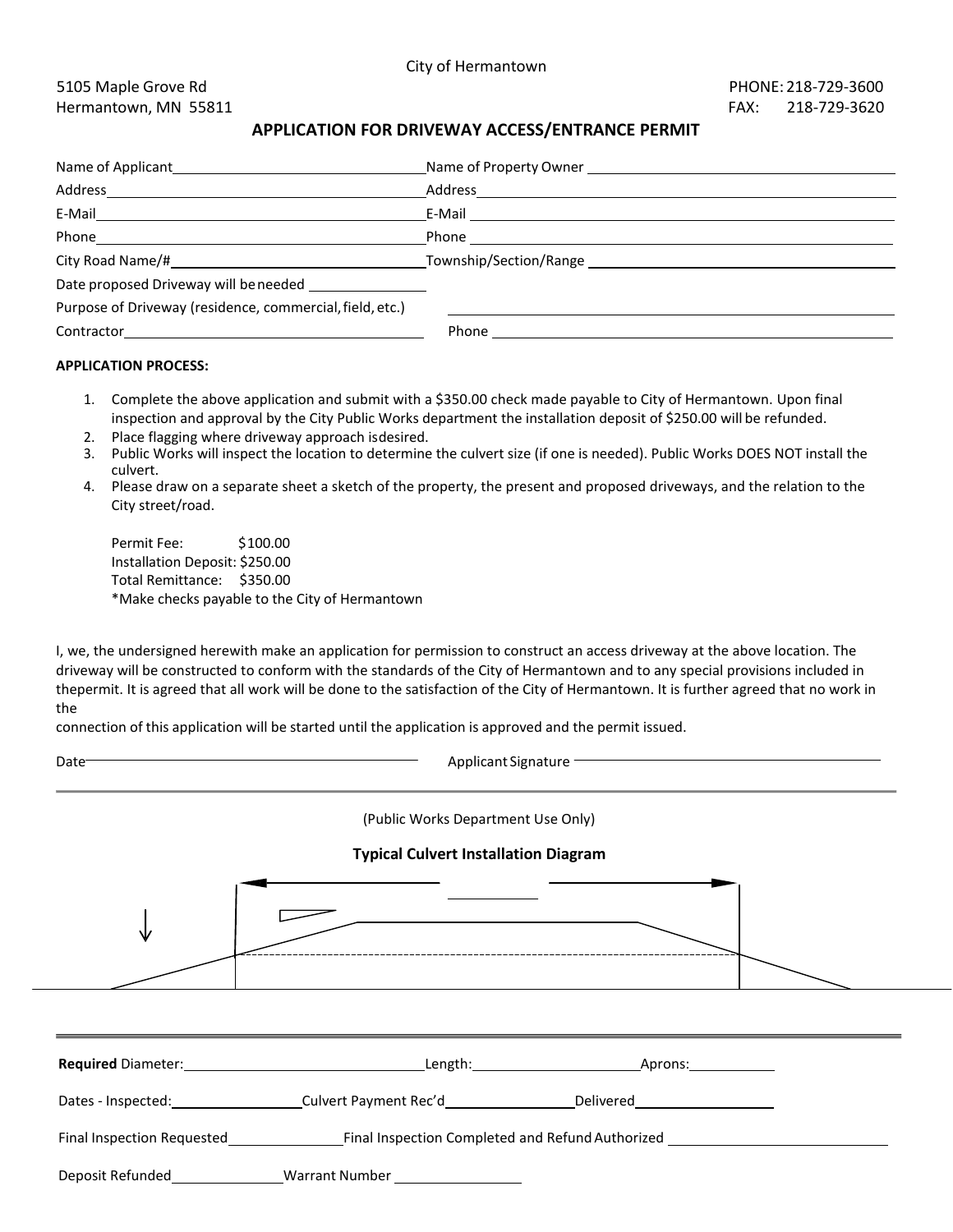### **REQUIREMENTS FOR DRIVEWAY ACCESS PERMITS**

- 1. No work shall be started until an application for a Driveway Access is approved by the Public Works Director and a Driveway Access Permitissued.
- 2. Where work on a traveled roadway is necessary, traffic must be protected using the appropriate traffic control devices planned in accordance with the Minnesota Manual on Uniform Traffic Control Devices (including the Field Manual).
- 3. No foreign material such as dirt, gravel, or bituminous material shall be deposited on the City road/street during the construction of the driveway or installation of any drainagefacilities.
- 4. The City road/street and right-of-way area must be cleaned up after work is completed. This includes, but is not limited to, slope restoration and turfestablishment.
- 5. Applicant shall provide the appropriate erosion control during construction and, if necessary, take out anNPDES/SDS General Storm Water Permit for constructionactivities.
- 6. After the driveway construction is completed, the applicant shall notify the Public Works Director the work has been completed and is ready for final inspection and approval by the City of Hermantown Public Works Department.
- 7. No changes or alterations in entrances may be made at any time without written permission from the City of Hermantown Public Works Department.
- 8. Driveway fill slopes shall be constructed according to the recommendation of the City of Hermantown Public Works Department. Vertical ends constructed of concrete or masonry will not be permitted.
- 9. Driveway surfaces shall be constructed to slope down and away from the shoulder line of the City road/street for a distance of at least 15 feet with a fall of at least 3 inches. Standard residential entrances will be 24 feet wide; standard commercial entrances will be 32 feet wide. Wider entrances and culverts may be required by the Public Works Director if deemed necessary.
- 10. Culverts shall be supplied by the Applicant and must meet size, type and length specified byCity requirements.
- 11. A bond or other security may be required (in addition to the deposit required for the permit) to ensure compliance with the application in an amount specified by the City of Hermantown Public Works Department.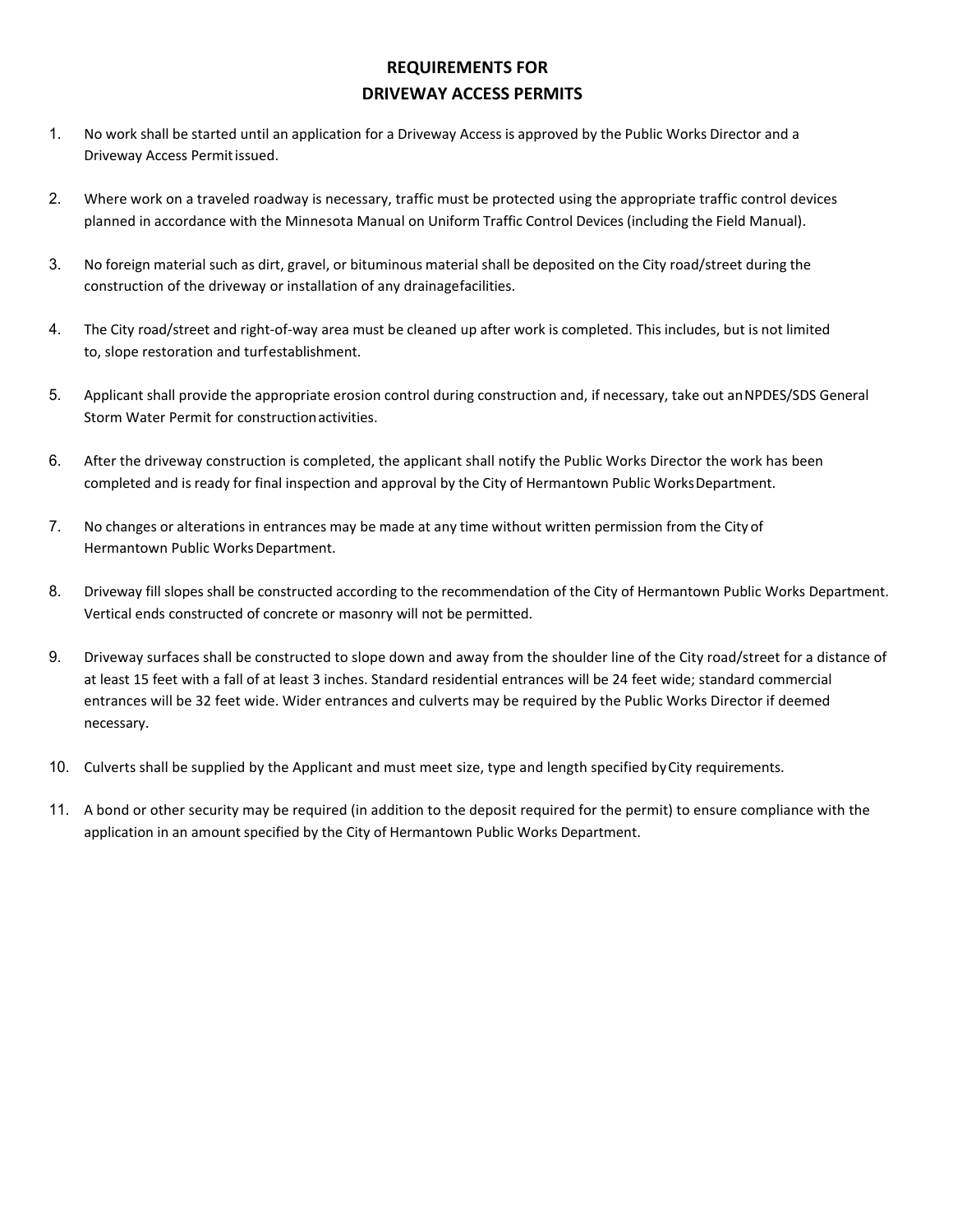# Illustration #5 Version 1.0: May 2009 New Construction Energy Code Compliance Certificate

Per NI101.8 Building Certificate. A building certificate shall be posted in a permanently visible location inside the building.<br>The certificate shall be completed by the builder and shall list information and values of com For detailed information on how to correctly complete this form go to www.hann.org/energycode

Mailing Address of Dwelling or Dwelling Unit

Ŷ.

 $\overline{\mathrm{City}}$ 



Date Certificate Posted

| Name of Residential Contractor                                          |                                          |                            |                   |  |                   |                 |  |                             |                              | MN License Number                                                                                                                                                                                     |
|-------------------------------------------------------------------------|------------------------------------------|----------------------------|-------------------|--|-------------------|-----------------|--|-----------------------------|------------------------------|-------------------------------------------------------------------------------------------------------------------------------------------------------------------------------------------------------|
| <b>THERMAL ENVELOPE</b>                                                 |                                          |                            |                   |  |                   |                 |  |                             |                              | <b>RADON SYSTEM</b>                                                                                                                                                                                   |
|                                                                         |                                          | Type: Check All That Apply |                   |  |                   |                 |  |                             |                              | Passive (No Fan)                                                                                                                                                                                      |
| Insulation Location.                                                    | Total R-Value of All Types of Insulation | Non or Not Applicable      | Fiberglass, Blown |  | Voam, Closed Cell | Vosm, Open Cell |  | Rigid, Extruded Polystyrone | <b>Leocynurate</b><br>kleid. | Active (With fan and monometer or other)<br><b><i>Existencing device the company of the company of the company of the company of the company of the company of</i></b><br>Other, Please Describe Here |
| <b>Below Entire Slab</b>                                                |                                          |                            |                   |  |                   |                 |  |                             |                              |                                                                                                                                                                                                       |
| Foundation Wall Circle Location: Interior/Exterior/Integral             |                                          |                            |                   |  |                   |                 |  |                             |                              |                                                                                                                                                                                                       |
| Perimeter of Slab on Grade                                              |                                          |                            |                   |  |                   |                 |  |                             |                              |                                                                                                                                                                                                       |
| Rim Juist (Foundation) Circle Location: Interior/Exterior/Integral      |                                          |                            |                   |  |                   |                 |  |                             |                              |                                                                                                                                                                                                       |
| Rim Joist (1st Floor) Circle Location (Interior/Exterior/Integral)      |                                          |                            |                   |  |                   |                 |  |                             |                              |                                                                                                                                                                                                       |
| Wall                                                                    |                                          |                            |                   |  |                   |                 |  |                             |                              |                                                                                                                                                                                                       |
| Ceiling, flat                                                           |                                          |                            |                   |  |                   |                 |  |                             |                              |                                                                                                                                                                                                       |
| Ceiling, vaulted                                                        |                                          |                            |                   |  |                   |                 |  |                             |                              |                                                                                                                                                                                                       |
| Bay windows or other can devered areas<br><b>MARINE COMPANY COMPANY</b> |                                          |                            |                   |  |                   |                 |  |                             |                              |                                                                                                                                                                                                       |
| Bonus room over garage                                                  |                                          |                            |                   |  |                   |                 |  |                             |                              |                                                                                                                                                                                                       |
|                                                                         |                                          |                            |                   |  |                   |                 |  |                             |                              |                                                                                                                                                                                                       |

**Windows & Doors** 

Average U-Factor (excludes 15 sq. ft., skylights and ane door) U: Solar Heat Gain Coefficient:

Heating or Cooling Ducts Outside Conditioned Spaces [ ] Not applicable, all in conditioned space  $[$   $]$  R =

#### **MECHANICAL SYSTEMS**

| <b>Appliances</b> | <b>Heating System</b>                                                                                           | Domestic Water Heater                                                                                                                                                                                                            | <b>Cooling System</b>             |
|-------------------|-----------------------------------------------------------------------------------------------------------------|----------------------------------------------------------------------------------------------------------------------------------------------------------------------------------------------------------------------------------|-----------------------------------|
|                   |                                                                                                                 | s pro Type and the second complete the second state of the complete state and the second state of the second c<br>The Type and the the process of the second state of the second complete second the the second the second of th |                                   |
| Manufacturer      |                                                                                                                 |                                                                                                                                                                                                                                  |                                   |
|                   | A forfel a service construction of the construction of the construction of the construction of the construction | status kaupakan kalendari dan tahun 1989. Bagi terdapat dari pengarun dan berasarkan dalam kelasarkan dalam be<br>Syarah pemanjatan dan terdapat dan berasal dalam berasal dan berasal dan berasal dan berasal dan berasa dan be |                                   |
| Ruting or Size    | Input in BTUS:                                                                                                  | Capacity in Gallons:                                                                                                                                                                                                             | Output in Tons:                   |
|                   | Structure's Calculated Heat Eoss and Structure of Applicable                                                    |                                                                                                                                                                                                                                  | Heat Cain at the control          |
| Efficiency        | AFUE or HSPF%:                                                                                                  | -Not Applicable-                                                                                                                                                                                                                 | SEER:<br>Calculated cooling load: |

#### **Mechanical Ventilation System**

Describe any additional or combined heating or cooling systems if installed: (e.g. two furnaces or air source heat pump with gas back-up furnace) \_\_ Select a Type

- [ J Heat Recover Ventilator (HRV) Capacity in effns: Low \_\_ \_\_ \_\_ High \_\_ \_ \_ \_
- Energy Recover Ventilator (ERV) Capacity in cfms: Low \_\_\_ \_\_ /High \_\_\_ \_\_ \_\_ ſ
- [ ] Continuously exhausting fan(s) rated capacity in cfins:
- Location of fan(s) check all that apply: [ | Master bathroom [ | Halfway [ | ] Other describe: Capacity
	- Continuous ventilation rate =  $\frac{1}{\sqrt{1-\frac{1}{2}}}\frac{1}{\sqrt{1-\frac{1}{2}}}\sinh$ Total ventilation (intermittent = continuous) rate =  $\frac{1}{\sqrt{2}}$  =  $\frac{1}{\sqrt{2}}$  = cfm

Make-up Air Ñ, **Select a Type** [ ] Not required per mechanical code [Passive [ ] Powered ţ. [ | Interlocked with exhaust device, describe [ ] Other, describe: \_ Location of duct or system:  $C/m's$  [ $\_\_\_\_\$  $-1$ Size of duct  $[$  \_\_ \_ \_ ] inch round OR  $[$  \_\_ \_\_ | inch metal **Combustion Air** Select a Type [ ] Not required per mechanical code [ ] Passive [ ] Other, describe: \_ Location of duct or system:  $Gm's$ ]  $-1$ Size of duct  $[\_\_\_\_\_\_\]$  inch round OR  $[$  \_\_\_ \_\_ ] inch metal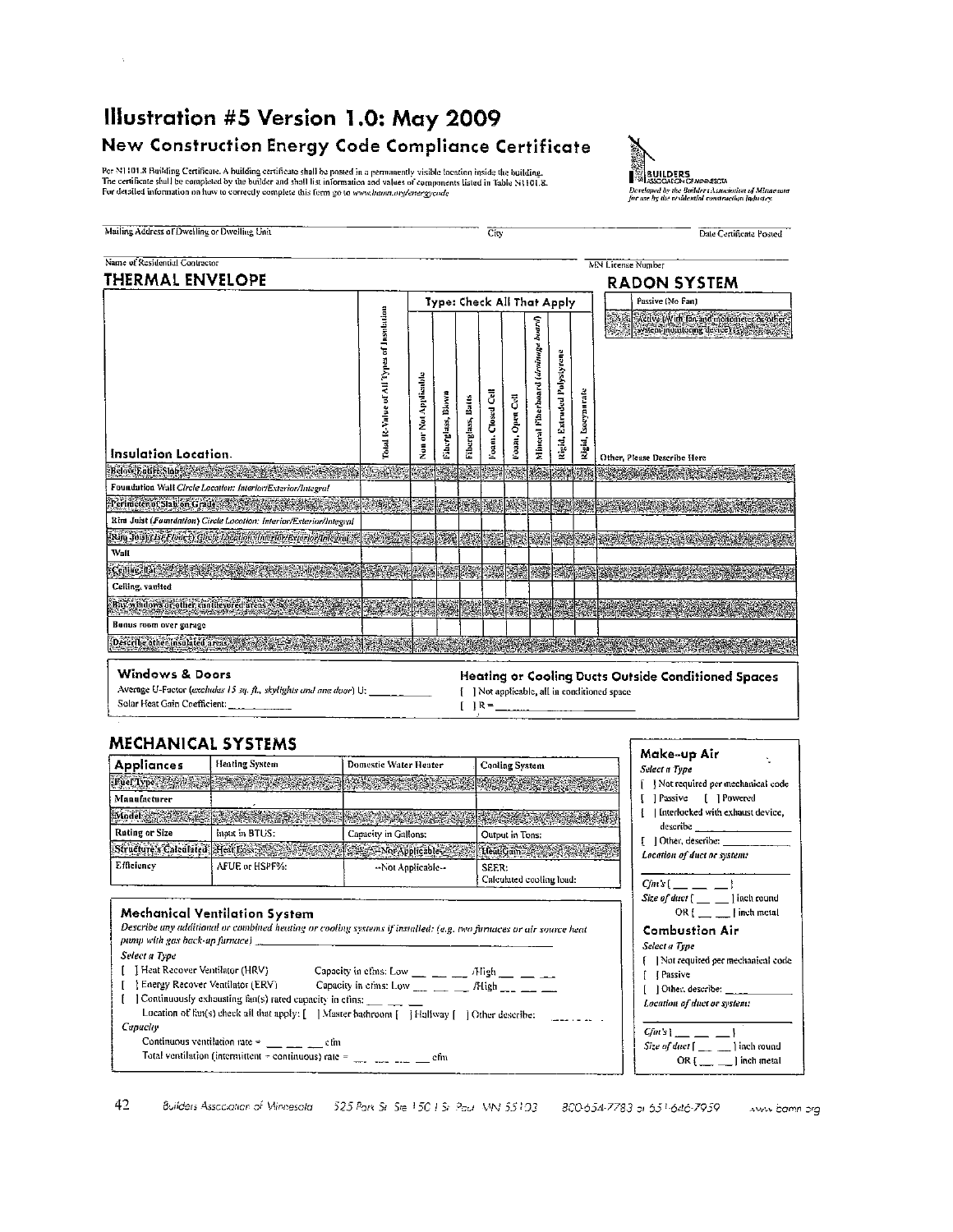

Phone: 218-729-3600, Fax: 218-729-3620. City Web Site[: http://www.hermantownmn.com](http://www.hermantownmn.com/)

#### Zoning Certificate Application

| <b>Applicant Information</b> | <b>Application No.:</b>                     |           |  |  |  |
|------------------------------|---------------------------------------------|-----------|--|--|--|
| Name:                        | City:                                       |           |  |  |  |
| Address:                     | State:                                      | Zip Code: |  |  |  |
| Phone #:                     | $\sqrt{\mathsf{F} \cdot \mathsf{A}}$ Fax #: |           |  |  |  |
| <b>Email Address:</b>        |                                             |           |  |  |  |

| <b>Owner Information</b> |            |           |  |  |  |  |  |
|--------------------------|------------|-----------|--|--|--|--|--|
| Name:                    | City:      |           |  |  |  |  |  |
| <b>Address:</b>          | State:     | Zip Code: |  |  |  |  |  |
| Phone #:                 | $'$ Fax #: |           |  |  |  |  |  |
| <b>Email Address:</b>    |            |           |  |  |  |  |  |

| <b>Property Information</b> |                |
|-----------------------------|----------------|
| Land Address:               | Plat & Parcel: |
| <b>Legal Description:</b>   |                |
|                             |                |
| <b>Activity Proposed:</b>   |                |
|                             |                |
|                             |                |

### Note: Attach plat plan showing the location, dimensions, and nature of any structure involved, including setbacks from property lines.

| The undersigned does hereby make application for a zoning certificate for the activity described herein.<br>This is only an application; it does not represent or guarantee approval. |
|---------------------------------------------------------------------------------------------------------------------------------------------------------------------------------------|
| <b>Applicant Signature:</b>                                                                                                                                                           |
| Date:                                                                                                                                                                                 |

|                      | <b>Office Use Only</b> |
|----------------------|------------------------|
| Fee: \$              |                        |
| <b>Payment Date:</b> |                        |
| Receipt #:           |                        |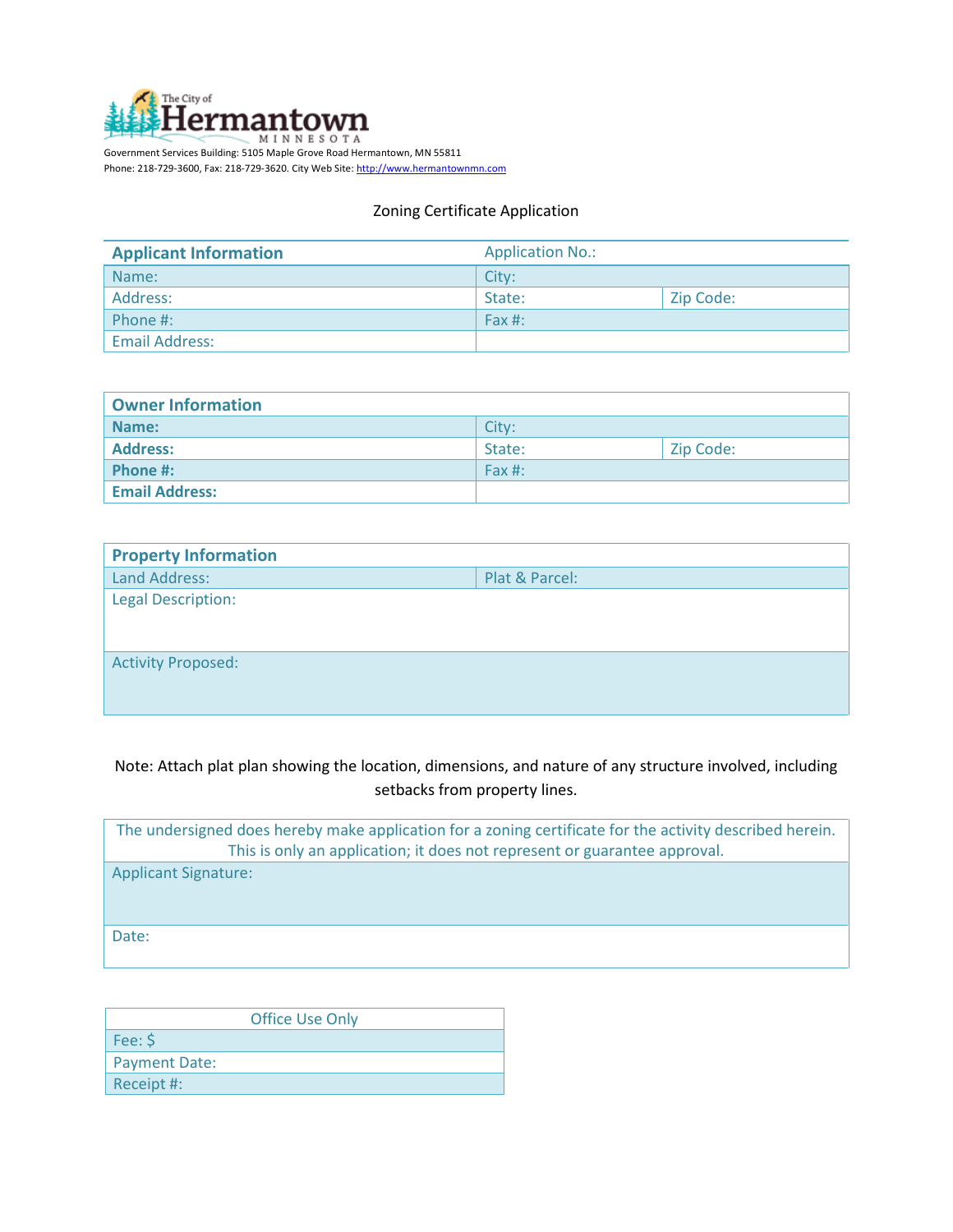Address/Legal Description/Parcel #:

Proposed Construction:

Signature: \_\_\_\_\_\_\_\_\_\_\_\_\_\_\_\_\_\_\_\_\_ Date: \_\_\_\_\_\_\_\_\_\_\_\_\_\_\_\_\_\_\_\_\_\_\_\_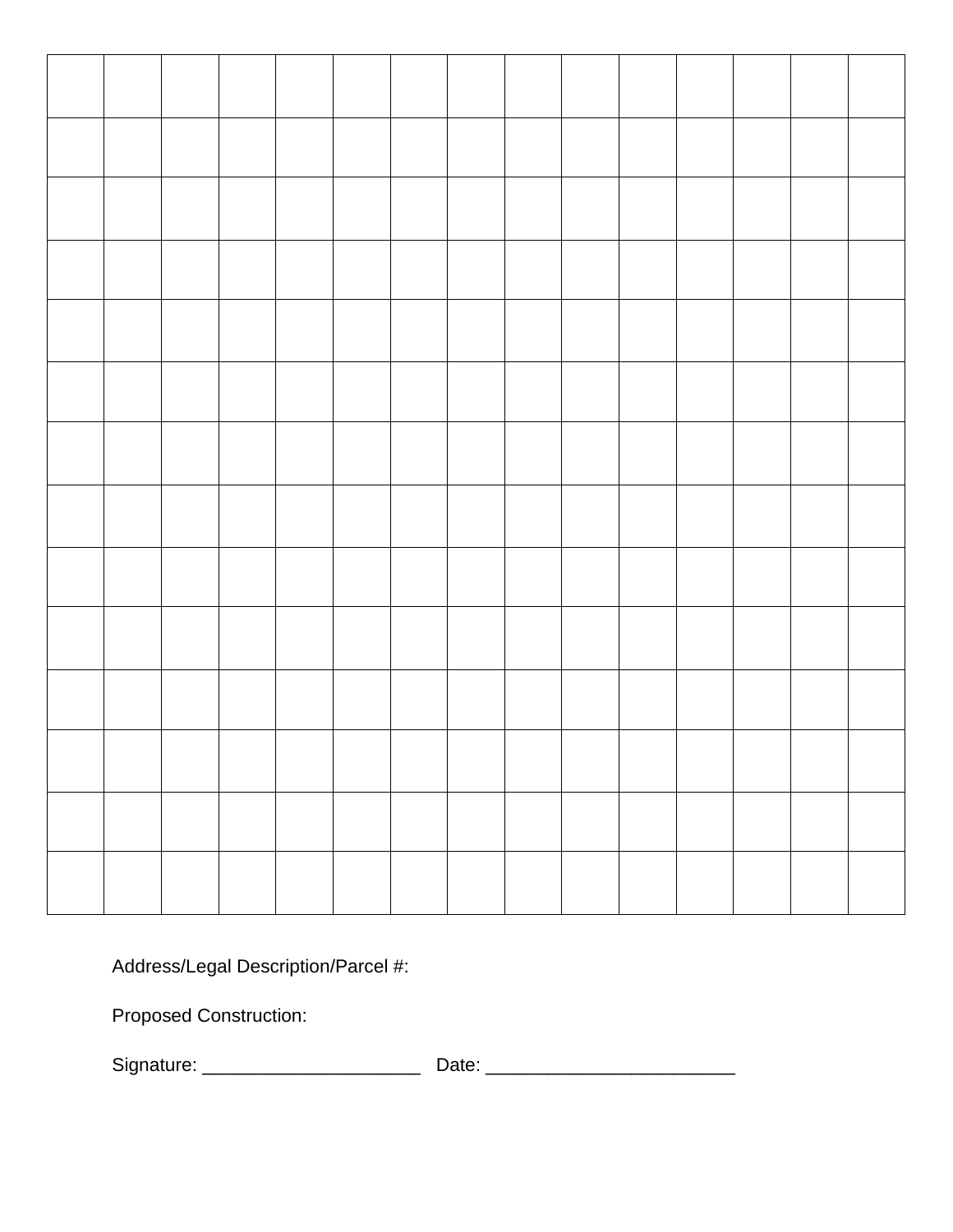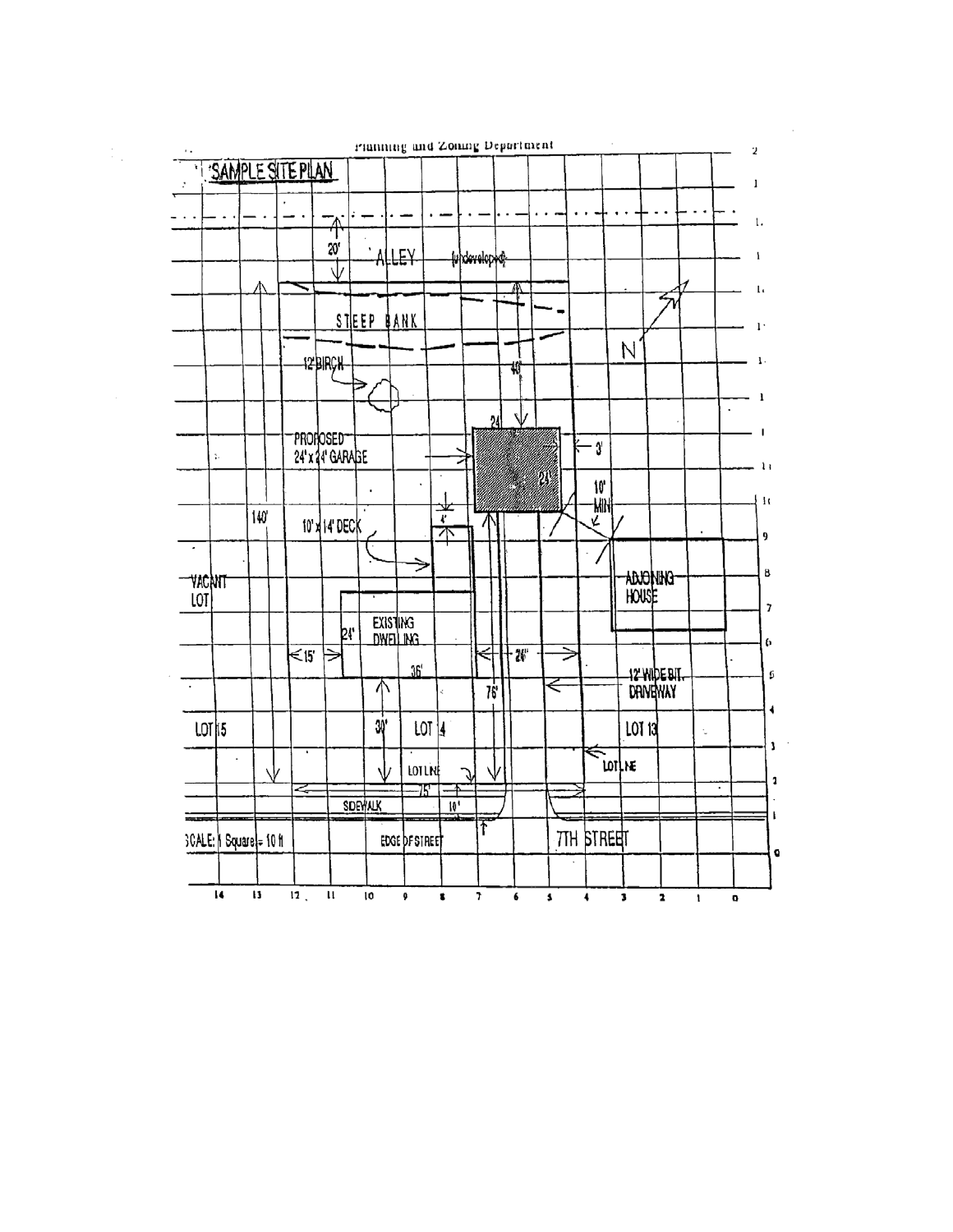

Government Services Building: 5105 Maple Grove Road Hermantown, MN 55811 Phone: 218-729-3600, Fax: 218-729-3620. City Web Site[: http://www.hermantownmn.com](http://www.hermantownmn.com/)

# **Building Permit Application**

Permit #:

| <b>Property Information</b>             |                                  |                      |                                              |                            |                                   |  |  |  |  |  |
|-----------------------------------------|----------------------------------|----------------------|----------------------------------------------|----------------------------|-----------------------------------|--|--|--|--|--|
| <b>House No:</b>                        | <b>Street Name:</b>              |                      |                                              | Zone:                      |                                   |  |  |  |  |  |
| Lot:                                    | Block:                           |                      | Subdivision:                                 | Plat:                      |                                   |  |  |  |  |  |
| Parcel:                                 |                                  |                      |                                              |                            |                                   |  |  |  |  |  |
| <b>Building Information</b>             |                                  |                      |                                              |                            |                                   |  |  |  |  |  |
| <b>Type of Improvement</b>              |                                  |                      | <b>Proposed Use</b>                          |                            |                                   |  |  |  |  |  |
| <b>New Home</b>                         | <b>Commercial Building</b>       | <b>Residential</b>   |                                              | <b>Non-Residential</b>     |                                   |  |  |  |  |  |
| <b>Multi-Family</b>                     | Com'l                            | <b>One Family</b>    | Amusement,                                   |                            | Industrial                        |  |  |  |  |  |
|                                         | Remodel/Repair                   |                      | Recreational                                 |                            |                                   |  |  |  |  |  |
| <b>Addition</b>                         | Wrecking                         | <b>Two Family</b>    | Church, other religious                      |                            | Hotel/Motel                       |  |  |  |  |  |
| <b>Garage/Shed/Deck</b>                 | Moving (relocation)              | <b>Three Family</b>  |                                              | Office, bank, professional | Parking garage                    |  |  |  |  |  |
| <b>Residential</b>                      | <b>Foundations only</b>          | <b>Four Family</b>   | School, library,                             |                            | Store,                            |  |  |  |  |  |
| <b>Remodel/Repair</b>                   |                                  |                      | educational                                  |                            | mercantile                        |  |  |  |  |  |
|                                         | <b>Other-Specify</b>             | <b>Other-Specify</b> | Hospital, institutional                      |                            | <b>Other-Specify</b>              |  |  |  |  |  |
|                                         |                                  |                      |                                              |                            |                                   |  |  |  |  |  |
| <b>Principal Type of Frame</b>          | <b>Type of Sewage Disposal</b>   |                      | <b>Principal Type of Heating</b>             |                            | <b>Residential Buildings Only</b> |  |  |  |  |  |
| <b>Masonry (wall</b>                    | <b>Public or Private Company</b> |                      | Gas                                          | <b>Number of Bedrooms:</b> |                                   |  |  |  |  |  |
| bearing)                                |                                  |                      |                                              |                            |                                   |  |  |  |  |  |
| <b>Wood Frame</b>                       | Individual (septic tank, etc.)   |                      | Electric                                     |                            | <b>Number of Bathrooms:</b>       |  |  |  |  |  |
| <b>Structural Steel</b>                 | <b>Type of Water Supply</b>      |                      | Oil                                          | of Full                    | of Partial                        |  |  |  |  |  |
| <b>Reinforced Concrete</b>              | <b>Public or Private Company</b> |                      | Other-Specify (                              |                            |                                   |  |  |  |  |  |
| <b>Other-Specify</b>                    | Individual (well, cistern)       |                      |                                              |                            |                                   |  |  |  |  |  |
| \$<br>Cost of                           |                                  |                      | Description in Detail Proposed Construction: |                            |                                   |  |  |  |  |  |
| Improvement:                            |                                  |                      |                                              |                            |                                   |  |  |  |  |  |
| \$<br><b>Electrical:</b>                |                                  |                      |                                              |                            |                                   |  |  |  |  |  |
| \$<br><b>Plumbing:</b>                  |                                  |                      |                                              |                            |                                   |  |  |  |  |  |
| $\overline{\mathsf{S}}$<br><b>HVAC:</b> |                                  |                      |                                              |                            |                                   |  |  |  |  |  |
| \$<br>Other (elevator, etc.)            |                                  |                      |                                              |                            |                                   |  |  |  |  |  |
| Ś<br><b>Total Cost:</b>                 |                                  |                      |                                              |                            |                                   |  |  |  |  |  |
| <b>Owner Information</b>                |                                  |                      |                                              |                            |                                   |  |  |  |  |  |
| Name:                                   | City:                            |                      |                                              |                            |                                   |  |  |  |  |  |
| <b>Address:</b>                         | State/Zip:                       |                      |                                              | Phone:                     |                                   |  |  |  |  |  |
| <b>Email Address:</b>                   | Ownership:                       | Private              | <b>Public</b>                                |                            |                                   |  |  |  |  |  |
| <b>Contractor Information</b>           |                                  |                      |                                              |                            |                                   |  |  |  |  |  |
| Name:                                   | City:                            |                      |                                              |                            |                                   |  |  |  |  |  |
| <b>Address:</b>                         | State/Zip:                       |                      |                                              | Phone:                     |                                   |  |  |  |  |  |
| <b>Email Address:</b>                   | License #:                       |                      |                                              | Fax:                       |                                   |  |  |  |  |  |
| <b>Architect Information</b>            |                                  |                      |                                              |                            |                                   |  |  |  |  |  |
| Name:                                   | City:                            |                      |                                              | Phone:                     |                                   |  |  |  |  |  |
| <b>Address:</b>                         | State/Zip:                       |                      |                                              | Fax:                       |                                   |  |  |  |  |  |
| <b>Zoning Certificate Proxy</b>         |                                  |                      |                                              |                            |                                   |  |  |  |  |  |
| <b>One Family Residential:</b>          | Zone:                            |                      | <b>Building Official Approval:</b>           |                            |                                   |  |  |  |  |  |
| Signature:                              |                                  |                      |                                              |                            |                                   |  |  |  |  |  |
|                                         |                                  |                      |                                              | For Office Use Only:       |                                   |  |  |  |  |  |
|                                         |                                  |                      | Permit Fee: \$                               |                            | Eros./Sed. Ctrl Fee: \$           |  |  |  |  |  |
| Date:                                   |                                  |                      | Zoning Cert. Fee: \$                         |                            | MN Surcharge: \$                  |  |  |  |  |  |
|                                         |                                  |                      | Plan Checking Fee: \$                        | $9-1-1$ Fee: \$            |                                   |  |  |  |  |  |
|                                         |                                  |                      | Park Fee: \$                                 | Total Fee: \$              |                                   |  |  |  |  |  |
| <b>For Office Use Only:</b>             |                                  |                      |                                              |                            |                                   |  |  |  |  |  |
| <b>Approved By:</b>                     | Phone:                           |                      | Date Permit Issued:                          | <b>Permit Number:</b>      |                                   |  |  |  |  |  |